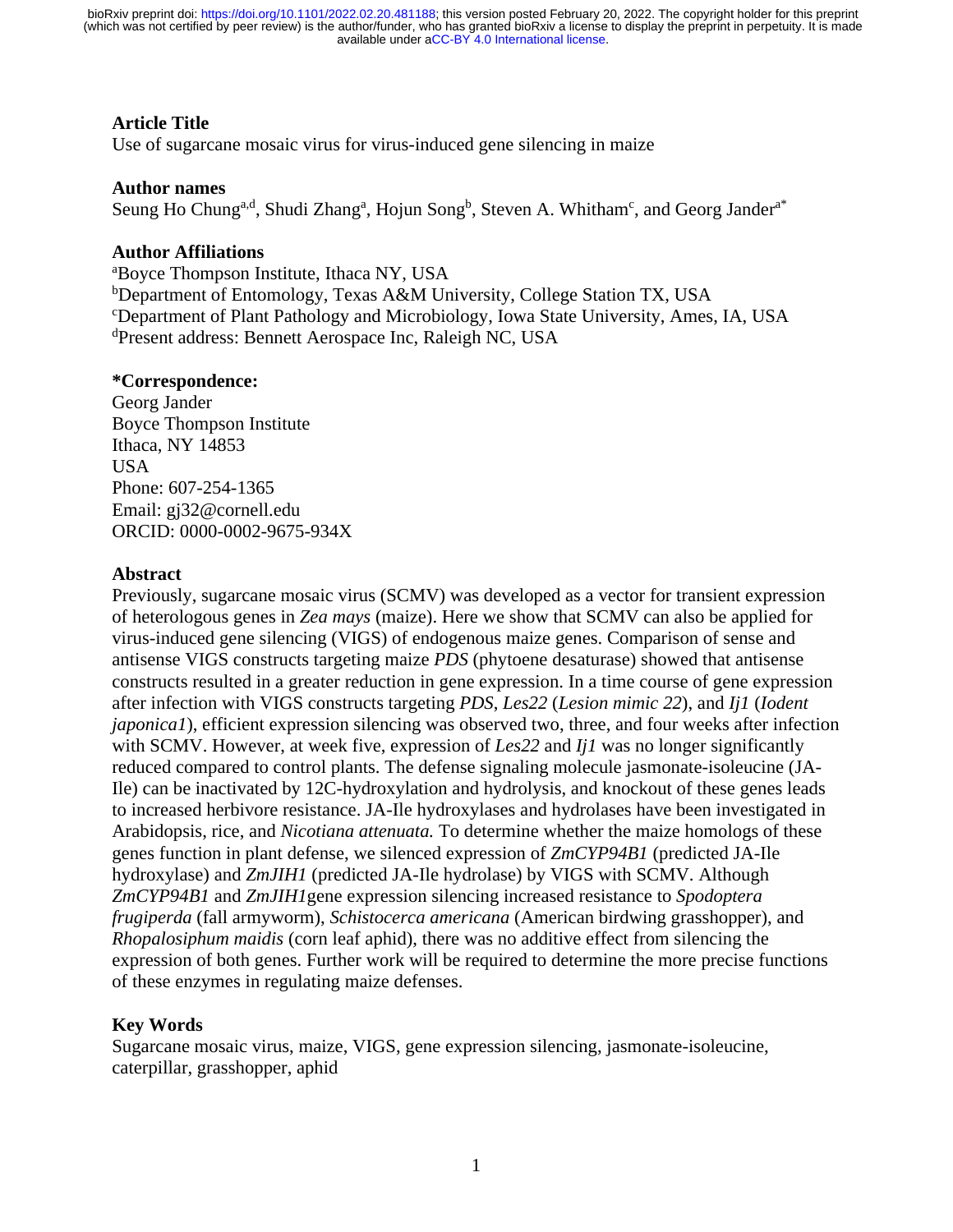#### **1 Introduction**

Virus-induced gene silencing (VIGS) is an efficient reverse genetics tool for studying *in vivo* gene function in plants (Hayward et al., 2011). Fragments of a gene of interest are cloned into a virus vector and the endogenous RNA silencing machinery of the host plant causes RNA degradation and reduced expression of the target gene. Since the initial development of tobacco mosaic virus as a vector for gene expression silencing in *Nicotiana benthamiana* (Kumagai et al., 1995), VIGS has been demonstrated using numerous plant-virus combinations (Burch-Smith et al., 2004; Kant and Dasgupta, 2019). Relative to the extensive use of VIGS for studying gene function in dicots, the development of VIGS vectors for *Zea mays* (maize) and other monocot species has been slower. Nevertheless, recent publications describe the use of several viruses for VIGS in maize (Table 1).

Sugarcane mosaic virus (SCMV) is a positive-stranded RNA virus in the family Potyviridae that infects sugarcane, maize, and other monocots. An SCMV infectious clone was engineered as a vector for transient gene overexpression in maize (Mei et al., 2019). We have used a version of this vector, SCMV-CS3 (Mohr, 2019; Beernink et al., 2021), which allows cloning of transgenes between the SCMV *P1* and *HC-Pro* cistrons, to enhance maize pest tolerance by overexpressing endogenous maize resistance genes, spider and scorpion toxins, and lectins from other plant species (Chung et al., 2021). Additionally, we used SCMV-VIGS for targeted reduction of gene expression in *Rhopalosiphum maidis* (corn leaf aphids) feeding on maize (Chung and Jander, 2022). However, at that time, we did not investigate whether SCMV-VIGS also can be used to silence gene expression in the host plants.

 Degradation of jasmonate-isoleucine (JA-Ile), which functions as an important regulator of plant defenses in many plant species, is a possible VIGS target for increasing plant resistance to insect herbivory. JA-Ile binding to the F-box protein COI1 leads to the degradation of JAZ repressor proteins and induction of defense-related plant gene expression (Howe and Jander, 2008). The level of plant defense induction is regulated by both the biosynthesis and degradation of JA-Ile (Figure 1). Whereas the JAR1 protein conjugates jasmonate and isoleucine to form JA-Ile (Staswick et al., 2002; Koo and Howe, 2009), experiments with *Nicotiana attenuata* showed that JA-Ile can be inactivated by JIH1-mediated cleavage to jasmonate and isoleucine (Woldemariam et al., 2012; Woldemariam et al., 2014). Similarly, *Arabidopsis thaliana*  (Arabidopsis) *iar3 ill6* double knockouts, which are defective in JA-Ile deconjugation, exhibited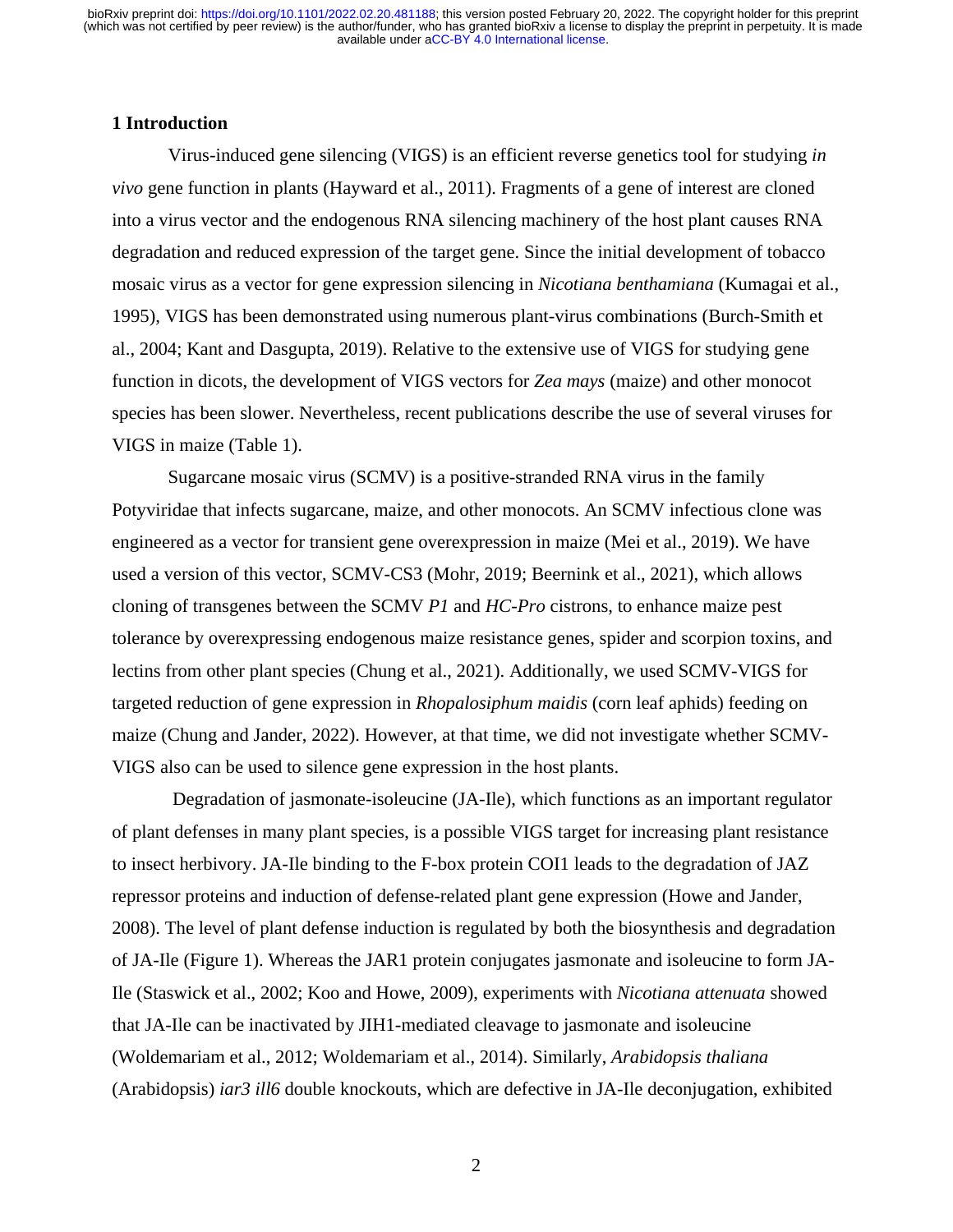increased JA-Ile accumulation (Marquis et al., 2020). The *Oryza sativa* (rice) genes *IAR3* and *AH8* encode similar JA-Ile hydrolases (Hazman et al., 2019).

Research with Arabidopsis showed that JA-Ile can be hydroxylated by CYP94B1 and CYP94B3 to produce 12-hydroxy jasmonate-isoleucine (12OH-JA-Ile), which is less efficient than JA-Ile in eliciting COI1-mediated JAZ protein degradation (Kitaoka et al., 2011; Koo et al., 2011; Koo et al., 2014; Marquis et al., 2020). A rice gene, CYP94B5 also encodes a JA-Ile C12 hydroxylase (Hazman et al., 2019). In maize, a dominant *CYP94B1* mutation, known as *Tasselseed5* (*Ts5*), causes increased gene expression, lower JA-lle, and higher 12OH-JA-lle accumulation than in wildtype plants (Lunde et al., 2019).

Higher pest tolerance in plants can be achieved by increasing the biosynthesis or decreasing the inactivation of JA-Ile. Expression of *JAR1a* and *JAR1b*, two of the five maize genes predicted to encode JA-Ile conjugating enzymes (Borrego and Kolomiets, 2016), was strongly induced by caterpillar feeding (Tzin et al., 2017). Transient overexpression of these genes in maize using SCMV caused reduced growth of *Spodoptera frugiperda* (fall armyworm) larvae (Chung et al., 2021). Conversely, RNA interference targeting *JIH1* in *N. attenuata* made these plants more resistant to both *Manduca sexta* (tobacco hornworm) and *Spodoptera littoralis*  (Egyptian cotton leafworms) (Woldemariam et al., 2012), and silencing expression of *N. attenuata* JA hydroxylases increased resistance to *Spodoptera litura* (Tang et al., 2020). Similarly, knockout of the two Arabidopsis JA-Ile hydrolase genes, *IAR3* and *ILL6*, decreased *S. littoralis* caterpillar growth (Marquis et al., 2020) and knockout of jasmonate hydroxylases increased resistance to multiple biotic and abiotic stresses (Caarls et al., 2017; Smirnova et al., 2017; Marquis et al., 2021).

Here we describe the development of an SCMV-VIGS protocol for maize and demonstrate its research utility by silencing the expression of two JA-Ile inactivating genes, the predicted maize homologs of *JIH1* and *CYP94B1*. Reduced expression of *ZmJIH1* and *ZmCYP94B1* caused higher expression of known jasmonate-regulated defense genes and elevated resistance to feeding by species in three different insect orders: *S. frugiperda*  (Lepidoptera), *Schistocerca americana* (American birdwing grasshopper, Orthoptera), and *R. maidis* (Hemiptera) (Figure 2).

#### **2 Materials and Methods**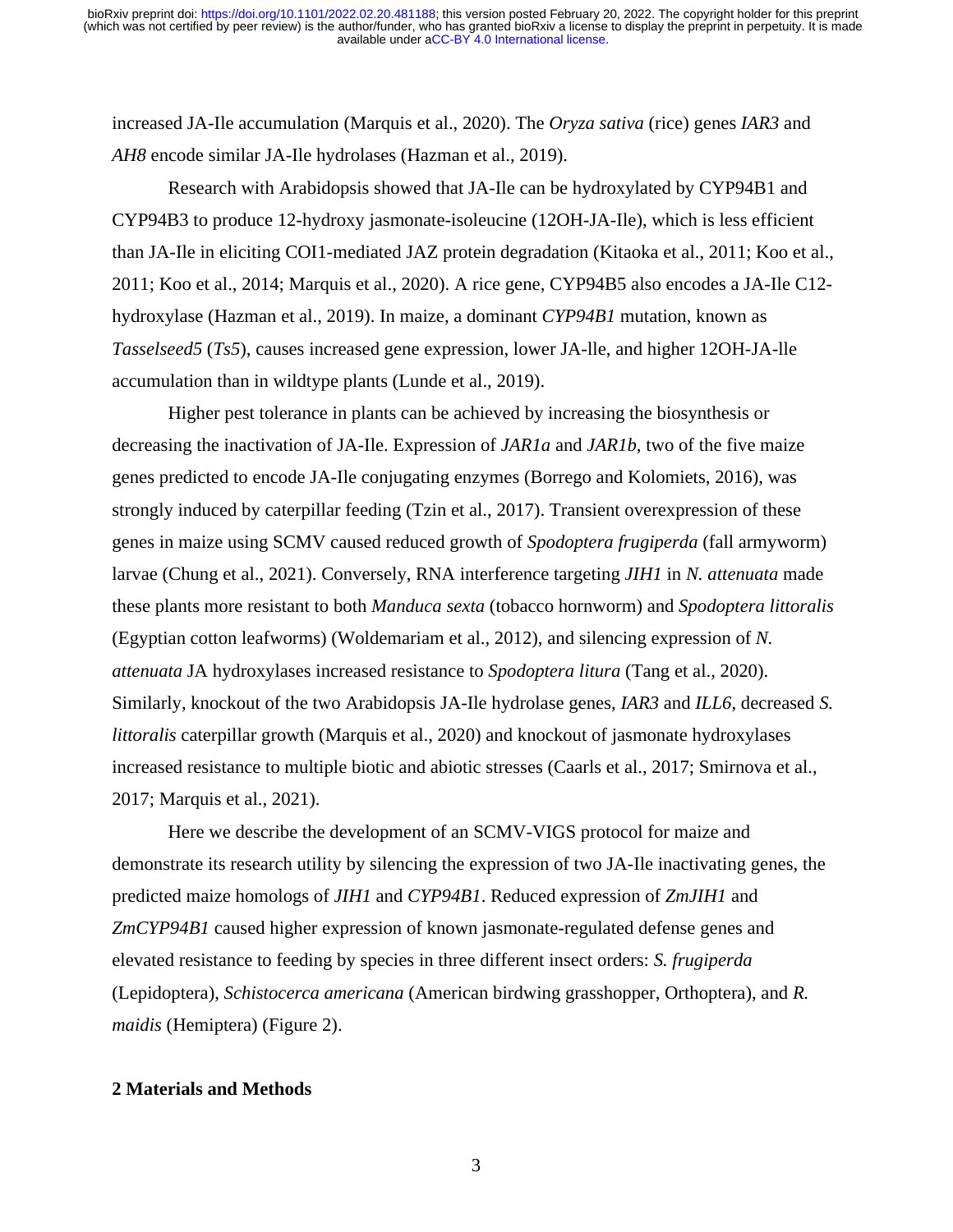#### **2.1 Plants, insects, and growth conditions**

Maize (*Zea mays*) inbred line P39 for SCMV infection and VIGS experiments was grown in a soil mix that was prepared in batches consisting of:  $0.16 \text{ m}^3$  Metro-Mix 360 (Scotts, www.scotts.com), 0.45 kg finely ground lime, 0.45 kg Peters Unimix (Griffin Greenhouse Supplies, www.griffins.com), 68 kg Turface MVP (Banfield-Baker Corp., www.banfieldbaker.com), 23 kg coarse quartz sand, and  $0.018 \text{ m}^3$  pasteurized field soil. Plants were maintained in a growth chamber at 23°C with a 16:8 h light:dark cycle.

*Spodoptera frugiperda* eggs were purchased from Benzon Research (www.benzonresearch.com) and were placed on artificial diet (Fall Armyworm Diet, www.southlandproducts.net) in an incubator at 28°C for hatching. A colony of a genomesequenced *R. maidis* lineage (Chen et al., 2019) was maintained on inbred line P39 or sweet corn variety Golden Bantam (Burpee Seeds, [www.burpee.com\)](http://www.burpee.com/) at 23°C under 16:8 h light:dark cycle. A colony of *S. americana*, started with insects originally collected from St. Augustine, Florida (29°39'30.4"N 81°17'16.0"W and 29°40'16.3"N 81°15'37.0"W) in October 2018 and was maintained on wheat grass, Romaine lettuce, and wheat bran at 30°C at 12:12 hr light-dark cycle at the USDA-approved quarantine facility in the Department of Entomology at Texas A&M University. The grasshopper egg pods were transported to Boyce Thompson Institute under the USDA-APHIS permit P526P-21-06015, and the hatchlings were used for experiments.

## **2.2 Maize infection with VIGS constructs**

Fragments of the genes to be silenced, *PDS* (GRMZM2G410515), *Les22* (GRMZM2G044074), *Ij* (GRMZM2G004583), *JIH1* (GRMZM2G090779) and *CYP94B1* (GRMZM2G177668) (Table S1), were identified using pssRNAit [\(www.zhaolab.org/pssRNAit/](http://www.zhaolab.org/pssRNAit/) Ahmed et al., 2020). Gene fragments for VIGS were chosen such that they have no significant off-target matches elsewhere in the maize genome. In the case of antisense constructs, gene fragments were chosen such that they both conserve the open reading frame when cloned in SCMV and have no in-frame stop codons. cDNA of maize inbred line B73 was amplified using the primers listed in Table S2. A 363 bp fragment for simultaneous silencing of *CYP94B1* and *JIH1* (Table S2) was synthesized by Twist Bioscience (www.twistbioscience.com). The pSCMV-CS3 vector (Chung et al., 2021), which expresses full-length SCMV RNA from the cauliflower mosaic virus 35S promoter, was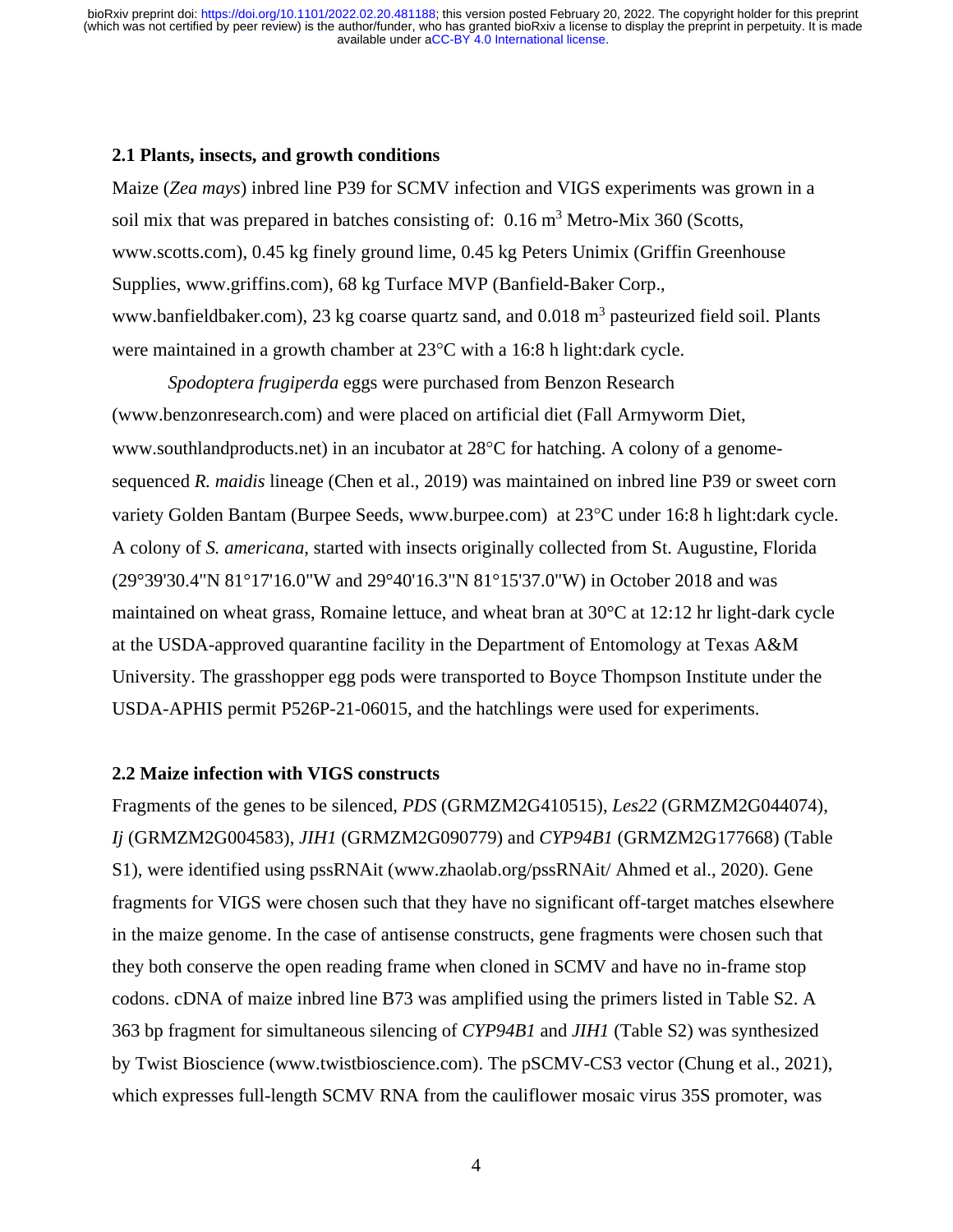cut with the restriction enzymes *Psp*OMI and *Pme*I (New England Biolabs, [www.neb.com\)](http://www.neb.com/), the amplified gene fragments were cloned into the cut site such that they were in-frame with the viral RNA, and the constructs were transformed into *Escherichia coli* Top10 competent cells [\(www.thermofisher.com\)](http://www.thermofisher.com/). A fragment of *GFP* (Table S2) was cloned into SCMV-CS3 as a control

For biolistic plant transformation (as described by Chung et al., 2021), plasmid DNA carrying the SCMV constructs was coated onto 3 mg 1.0 µm diameter gold particles. The gold particles were distributed onto five particle bombardment macrocarriers and allowed to air dry. One-week-old P39 seedlings were placed into a Biolistic PDS-1000/He system [\(www.biorad.com\)](http://www.biorad.com/), randomly oriented so that the adaxial or abaxial surface faced upward for bombardment (Figure 3A). Macrocarriers and 1,100 psi rupture disks were placed into the biolistic system and leaves were bombarded at a distance of 6 cm between the stopping screen and the leaves.

For further propagation and insect experiments, sap of SCMV-infected maize plants was prepared by grinding 0.5 g leaf tissue in 5 ml of 50 mM pH 7.0 potassium phosphate buffer. One-week-old P39 maize plants were mechanically infected by dusting the leaves with 600-mesh carborundum and rubbing the SCMV-containing plant sap onto the surface with a cotton swab (Figure 3B). Successfully infected plants were identified by the development of viral symptoms three weeks later.

## **2.3 Analysis of gene expression by quantitative RT-PCR**

Two, three, four, and five weeks after SCMV infection by rub-inoculation, the seventh or eighth leaves of infected plants were collected, flash-frozen in liquid nitrogen, and stored at -80 °C. For induction experiments, two 5-day-old *S. frugiperda* caterpillars were added in clip cages (2.5 x 3.0 cm) that were placed on the seventh or eighth leaves of infected plants three weeks after SCMV infection. Control treatments without herbivory received empty cages. Caterpillars were removed 24 hours later and about 100 mg of damaged tissue was harvested from each plant. RNA was extracted using TRIzol Reagent (www.invitrogen.com) and treated with RQ1 RNasefree DNase (www.promega.com). One microgram of RNA was used to synthesize first-strand cDNA using High-Capacity cDNA Reverse Transcription Kit (Applied Biosystems; www.thermofisher.com) with random primers. Primers used to measure the expression of the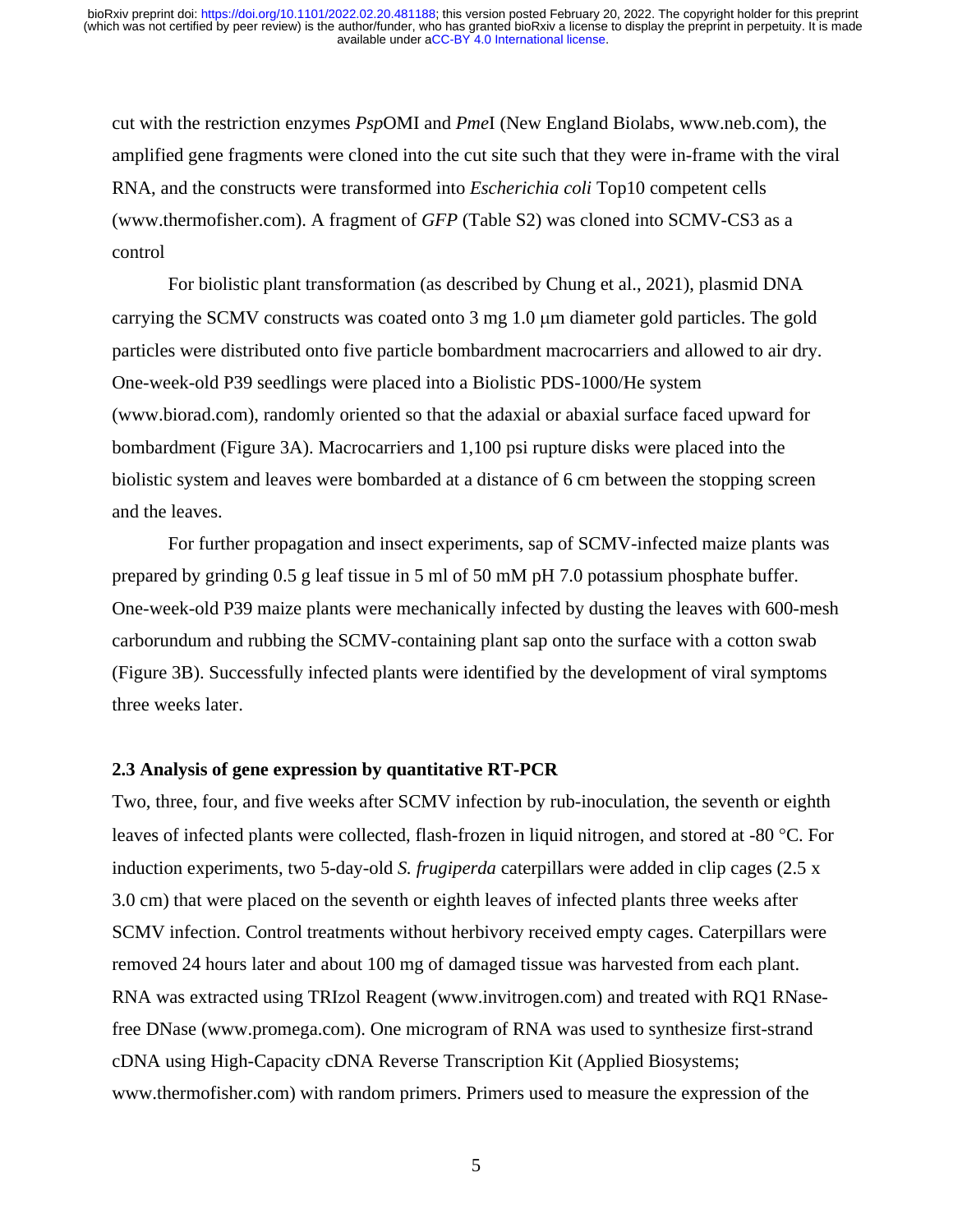target genes are listed in Table S2. The reactions consisted of 5.0 µl of the PowerUp SYBR Green PCR master mix (Applied Biosystems), 0.6 µl primer mix (300 nM for the final concentration of each primer) and 2  $\mu$  of cDNA (1:10 dilution with nuclease-free H<sub>2</sub>O) in 10  $\mu$ total volume. Template-free reactions were included as negative controls. The PCR amplification was performed on QuantStudio 6 Flex Real-Time PCR Systems (Applied Biosystems) with the following conditions: 2 min at 50 $^{\circ}$ C, 2 min at 95 $^{\circ}$ C, 40 cycles of 95 $^{\circ}$ C for 15 sec, and 60 $^{\circ}$ C for 1 min. Primer specificity was confirmed by melting curve analysis. Mean cycle threshold values of duplicates of each sample were normalized using two reference genes, *Actin* and *EF1-*α. Relative gene expression values were calculated using 2<sup>-∆∆Ct</sup> method (Livak and Schmittgen, 2001).

#### **2.4 Insect bioassays**

Four-week-old maize plants, three weeks after infection with SCMV, were used for insect bioassays. For *S. frugiperda* growth assays, each maize plant received five 2-day-old caterpillars and was enclosed in a perforated plastic bag (13 cm x 61 cm; www.clearbags.com). After one week of feeding, the fresh mass of the surviving caterpillars was measured and the average mass of caterpillars from each plant was used as a biological replicate in statistical comparisons of maize plants infected with different SCMV VIGS constructs. For *S. americana* assays, five 1 to 3-day old nymphs were weighed and placed onto maize plants that were covered with perforated plastic bags. The *S. americana* nymphs were weighed again 7 days later. The average weight of nymphs in each bag at the beginning and end of the experiment was used as a biological replicate to calculate the relative growth rate (RGR). RGR of grasshoppers was calculated according to the formula:  $RGR = (ln W2 - ln W1)/(t2 - t1)$ , where W1 and W2 are the average insect wet weights on each plant at times t1 and t2. For aphid bioassays, eight 10-day-old apterous adult *R. maidis* were placed on each SCMV-infected plant and enclosed using perforated plastic bags. After one week, the total number of aphids on each maize plant was counted.

#### **2.5 Phylogenetic tree construction**

Protein sequences of known JA-Ile hydrolases were downloaded from www.Arabidopsis.org (Arabidopsis; ), www.rice.uga.edu (rice; ), and www.ncbi.nlm.nih.gov/genbank/ (*Nicotiana attenuata*; ). Based on BLAST searches with *N. attenuata* JIH1, sequences of the five most similar maize inbred line B73 proteins (GRMZM2G090779, GRMZM5G833406,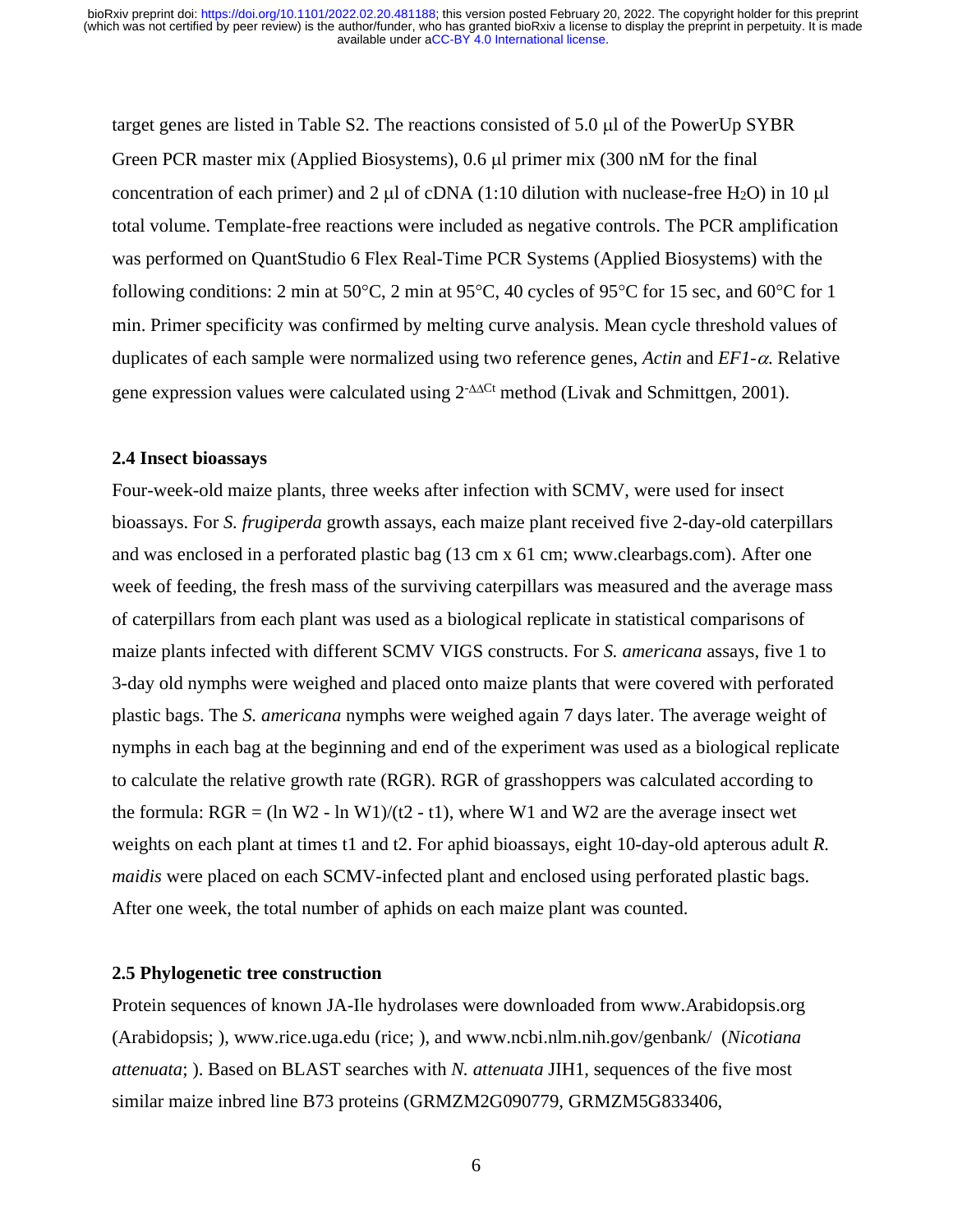GRMZM2G091540, GRMZM2G476538, and GRMZM2G125552) were downloaded from www.maizegdb.org. MEGA11 (Tamura et al., 2021; [www.megasoftware.net\)](http://www.megasoftware.net/) was used to construct a phylogeny using the Maximum Likelihood method and the Whelan And Goldman model (Whelan and Goldman, 2001). A discrete Gamma distribution was used to model evolutionary rate differences among sites (5 categories  $(+G,$  parameter = 0.9777)). All positions with less than 95% site coverage were eliminated from the analysis, leaving a total of 394 positions in the final dataset. The bootstrap consensus values (Felsenstein, 1985) are percentages inferred from 1000 replicates.

#### **2.6 Statistical Analysis**

Raw data underlying the bar graphs in Figures 4, 5, 6, 8, and 9 are in Tables S3-S7. All statistical analyses were conducted using R (R Core Team, 2017). Gene expression data were log2 transformed before the statistical analysis, but untransformed data are presented in the figures. Data for gene expression and insect bioassay were analyzed using *t*-tests or analysis of variance (ANOVA) followed by Tukey's test.

#### **2.7 Accession Numbers**

Sequences of maize genes and proteins were downloaded from maizeGDB [\(www.maizeGDB.org\)](http://www.maizegdb.org/) and include GRMZM2G410515 (*PDS*), GRMZM2G044074 (*Les22*), GRMZM2G004583 (*Ij*), GRMZM2G090779 (*JIH1*), GRMZM2G177668 (*CYP94B1*), GRMZM2G090779 (*JIH1*), GRMZM5G833406, GRMZM2G091540, GRMZM2G476538, and GRMZM2G125552.

## **2.8 List of Supplementary Materials**

Table S1. Sequences of inserts in VIGS constructs Table S2. Primers used for cloning and qRT-PCR Table S3. Raw data underlying the graphs in Figure 4 Table S4. Raw data underlying the graphs in Figure 5 Table S5. Raw data underlying the graphs in Figure 6 Table S6. Raw data underlying the graphs in Figure 8 Table S7. Raw data underlying the graphs in Figure 9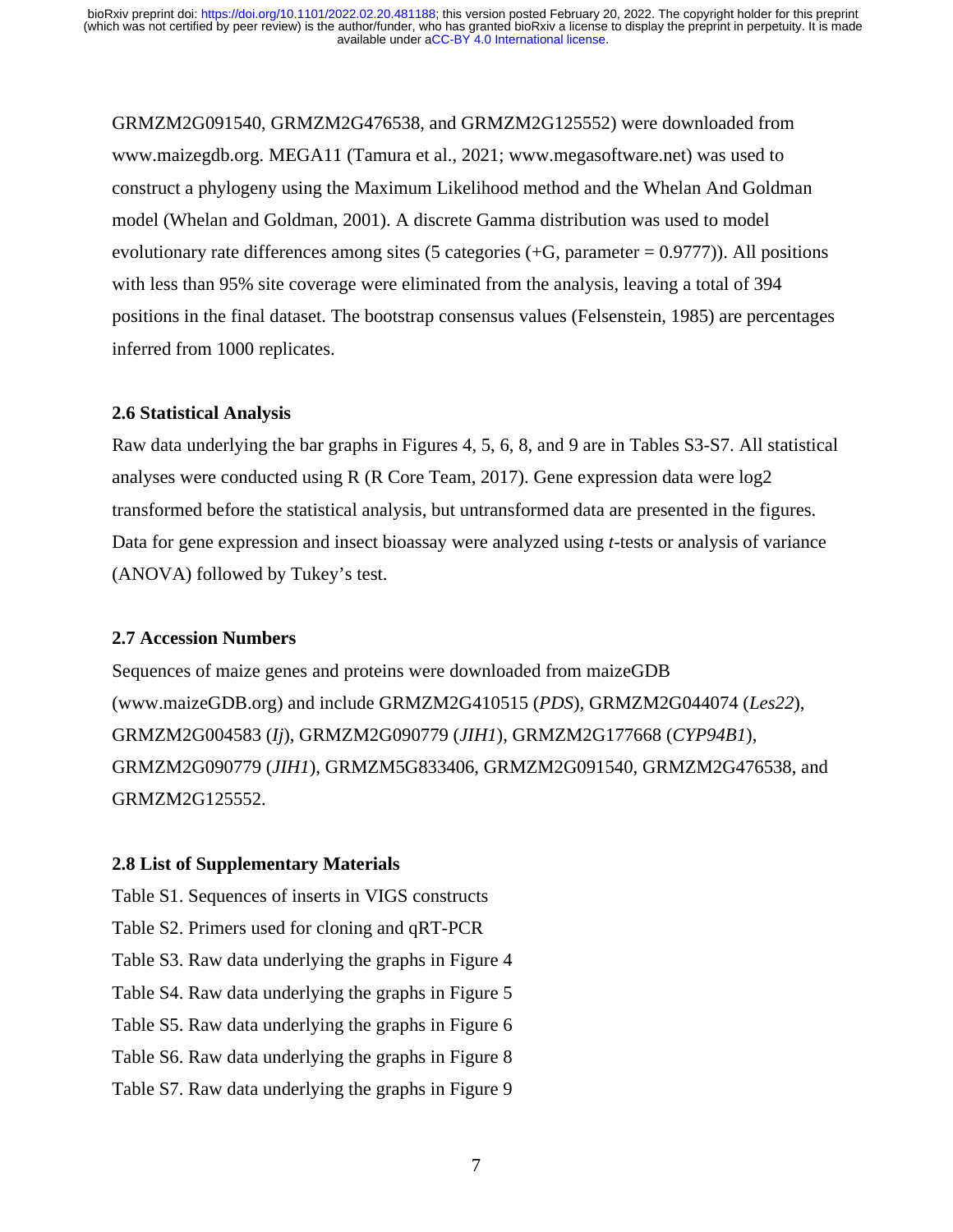#### **3 Results and Discussion**

We used the previously described SCMV-CS3 vector (Mohr, 2019; Beernink et al., 2021; Chung et al., 2021) to determine whether SCMV can be used for gene expression silencing in maize. As SCMV is translated as a single polycistronic protein prior to being cleaved by virus-encoded proteases (Mei et al., 2019), sense gene fragments must be cloned such that they are in-frame with the viral coding sequence. Antisense gene fragments for SCMV VIGS must be chosen carefully, so that the resulting coding sequence is in frame with the virus proteins and there are no in-frame stop codons on the otherwise non-coding strand of the gene. Following these criteria, we cloned sense and antisense *PDS* (phytoene desaturase; GRMZM2G410515) gene fragments (Table S1) between the *P1* and *HC-Pro* cistrons in SCMV-CS3 (Figure 4A). *PDS* gene expression was measured by quantitative reverse transcriptase polymerase chain rection (qRT-PCR) two weeks (Figure 4B) and three weeks (Figure 4C) after infection. Although both constructs reduced maize *PDS* gene expression relative to maize infected with an antisense *GFP*  control, gene expression was significantly lower when using the antisense *PDS* construct. Therefore, all subsequent experiments were conducted with target gene fragments cloned into the antisense orientation.

To determine the length of time over which effective expression silencing is observed, *PDS*, *Les22* (*lesion mimic 22*, uroporphyrinogen decarboxylase, GRMZM2G044074), and *Ij1*  (*Iodent japonica1*, GRMZM2G004583) were targeted with antisense VIGS constructs. At two, three and four weeks after infection, there was a 50% to 70% reduction in the expression of the three tested genes relative to control plants infected with an SCMV-*GFP* (Figure 5A-C). However, five weeks after virus infection, only *PDS* expression was significantly reduced relative to the controls. Subsequent experiments were done with maize plants three weeks after inoculation with SCMV VIGS constructs.

*Ts5*, a dominant mutation that increases maize 12OH-JA-Ile accumulation (Lunde et al., 2019), was identified as a homolog of the Arabidopsis JA-Ile 12C-hydroxylase *CYP94B1* (Koo et al., 2014). We cloned a fragment of this gene (*ZmCYP94B1*; GRMZM2G177668) into the SCMV-CS3 vector in the antisense orientation for VIGS experiments. *ZmCYP94B1* expression was significantly reduced by VIGS, with and without feeding by *S. frugiperda* (Figure 6A). Expression of the maize defensive genes, *MPI* (*Maize Proteinase Inhibitor,* GRMZM2G028393;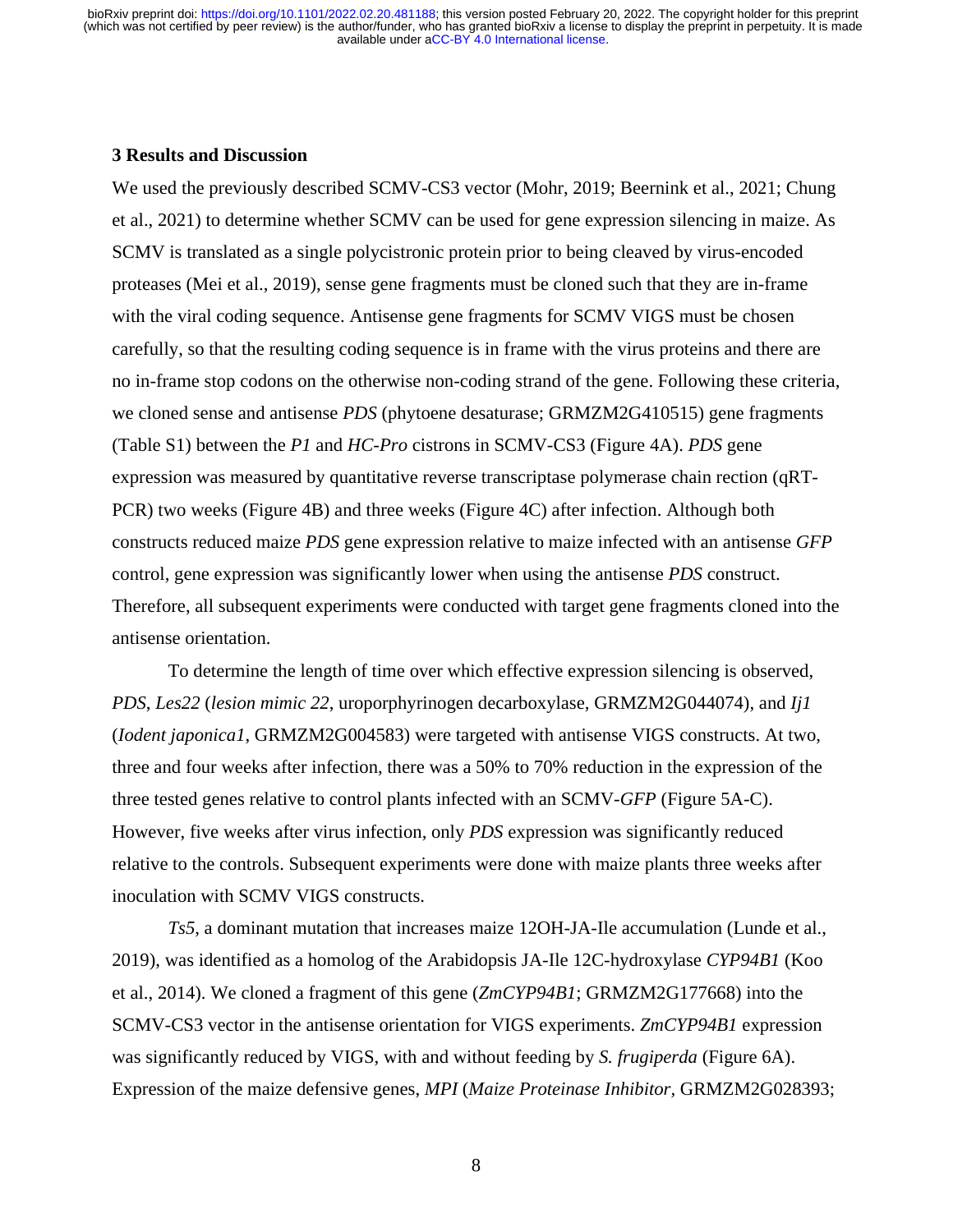Cordero et al., 1994; Tamayo et al., 2000; Shivaji et al., 2010) and *RIP2* (*Ribosome Inactivating Protein2*, GRMZM2G119705; Chuang et al., 2014) is upregulated in response to JA treatment and insect feeding. Both genes were expressed at a higher level in *ZmCYP94B1-*silenced plants in response to *S. frugiperda* feeding than in the corresponding SCMV-GFP controls (Figure 6B,C), indicating that defense induction is enhanced. *Spodoptera frugiperda* (Figure 6D), *S. americana* (Figure 6E), and *R. maidis* (Figure 6F) grew less well on *ZmCYP94B1-*silenced maize than on plants infected with SCMV-GFP, consistent with previous reports showing that MPI and RIP2 inhibit insect growth (Vila et al., 2005; Chuang et al., 2014; Quilis et al., 2014; Chung et al., 2021). However, it is likely that, in addition to these two proteins, other jasmonate-regulated maize defenses are increased in response to *ZmCYP94B1* expression silencing.

Our observation of decreased *S. frugiperda* growth due to *ZmCYP94B1* expression silencing is different from what was observed with Arabidopsis, where *S. littoralis* larval growth on a *cyp94B1 cyp94B3 cyp94C1* triple mutant was improved relative to wildtype plants (Marquis et al., 2020). The faster caterpillar weight gain on this triple mutant was ascribed to the higher expression of *JAZ* repressor proteins, which negatively regulate defense-induced genes, in the triple mutant. Further experiments will need to be done to determine whether or not maize *JAZ*  gene expression is similarly upregulated when *ZmCYP94B1* expression is reduced. However, the observation of decreased caterpillar growth suggests that this aspect of maize defense regulation is different from that which has been found in Arabidopsis.

A phylogenetic analysis (Figure 7) showed that *ZmJIH1* (GRMZM2G090779) is the closest maize homolog of *Nicotiana attenuata JIH1* (Woldemariam et al., 2012), rice *AH8* (Hazman et al., 2019), and Arabidopsis *IAR3* (Marquis et al., 2020), which have previously been identified as JA-Ile hydrolases. We cloned a fragment of this gene into SCMV-CS3 for VIGS experiments. Relative to plants infected with SCMV-*GFP*, those infected with SCMV-*JIH1,* had a 50% reduction in *ZmJIH1* expression in the absence of *S. frugiperda* feeding (Figure 8A). Both *MPI* and *RIP2* were expressed at a higher level in *ZmJIH1-*silenced plants in response to *S. frugiperda* feeding than in the corresponding SCMV-GFP controls (Figure 8B,C). The three tested insect species, *S. frugiperda*, *S. americana*, and *R. maidis* all grew less well on *ZmJIH1* silenced plants than on corresponding control plants (Figure 8D-F). Thus, similar to what has been observed in other plant species (Woldemariam et al., 2012; Marquis et al., 2020), maize *Zm*JIH1 is a negative regulator jasmonate-induced gene expression and insect resistance.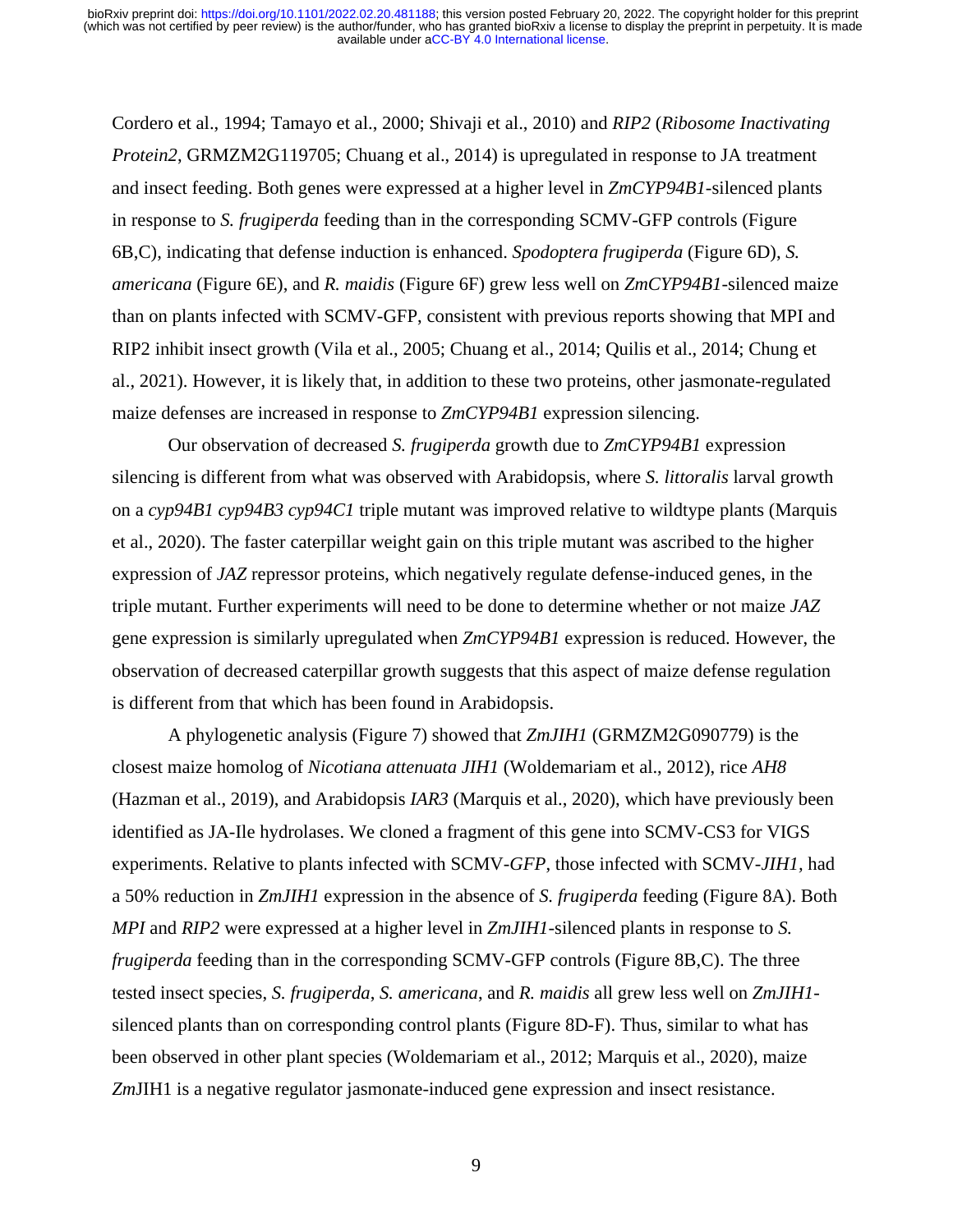To determine whether simultaneous silencing of *ZmCYP94B1* and *ZmJIH1* expression has an additive effect on insect resistance, we made a VIGS construct targeting both of these genes. The two-gene construct silenced both genes as effectively as each of the single-gene VIGS constructs, SCMV*-CYP94B1* (Figure 9A) and SCMV*-JIH1* (Figure 9B). However, there was no additive effect on insect resistance. The reduction in *S. frugiperda* caterpillar growth (Figure 9C) and *R. maidis* reproduction (Figure 9D) did not differ between the single-gene and two-gene VIGS constructs. By contrast, in Arabidopsis, where knockout of JA-Ile hydrolase and JA-Ile hydroxylase activity had opposite effects on *S. littoralis* larval growth, knockout of both enzymatic activities resulted in plants that were not significantly different from wildtype in their caterpillar resistance (Marquis et al., 2020).

Together, our results show that, in addition to functioning as a gene overexpression vector (Mei et al., 2019; Mohr, 2019; Beernink et al., 2021; Chung et al., 2021), SCMV is effective for maize gene expression silencing. SCMV-induced gene expression silencing will be a useful tool for studying the *in vivo* function of maize genes without having to go through the lengthy and expensive process of making transgenic plants. Similar to what has been observed in Arabidopsis, rice, and *N. attenuata*, silencing the expression of *ZmCYP94B1* and *ZmJIH1* by SCMV-mediated VIGS indicates a role for the gene products in regulating maize defense. However, further work needs to be done to determine the more precise functions of these enzymes in attenuating JA-regulated defense responses.

#### **Acknowledgements**

This work was supported by agreement HR0011-17-2-0053 from the Defense Advanced Research Projects Agency (DARPA) Insect Allies Program with the Boyce Thompson Institute, and United States Department of Agriculture (USDA) – National Institute of Food and Agriculture award 2021-67014-342357 and US National Science Foundation (NSF) award IOS-1339237 to GJ. HS was supported by the NSF DBI-2021795 and the USDA Hatch Grant TEX0- 1-6584.

## **Author Contributions**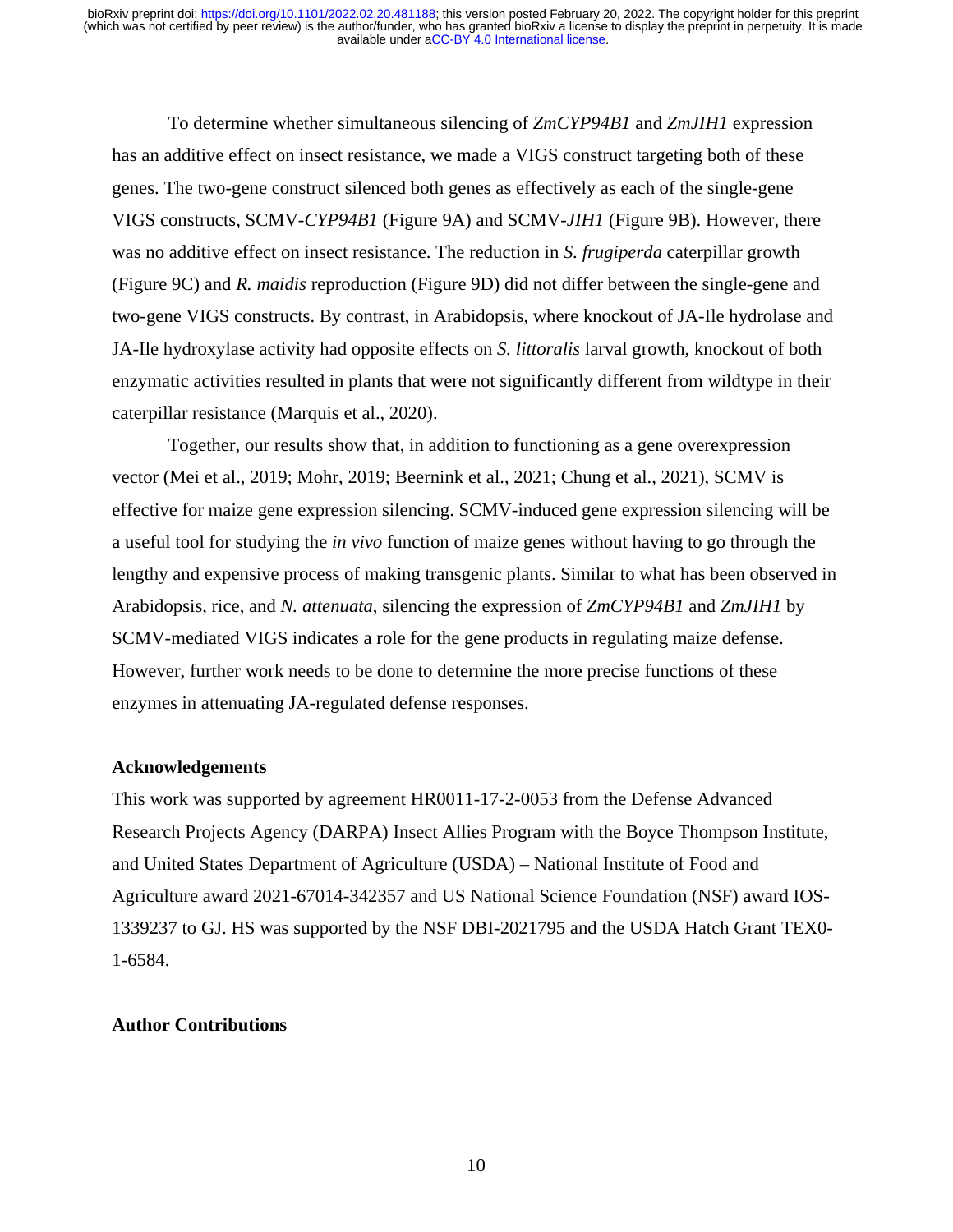SHC, SAW, and GJ conceived of the project, SHC and SZ conducted experiments and interpreted data, HS provided essential research materials and interpreted data, SHC and GJ wrote the manuscript.

## **Conflict of Interest Statement**

The authors do not have conflicts of interest related to this project.

## **References**

- **Ahmed F, Senthil-Kumar M, Dai X, Ramu VS, Lee S, Mysore KS, Zhao PX** (2020) pssRNAit: A web server for designing effective and specific plant siRNAs with genomewide Off-target assessment. Plant Physiol **184:** 65-81
- **Beernink BM, Holan KL, Lappe RR, Whitham SA** (2021) Direct agroinoculation of maize seedlings by injection with recombinant foxtail mosaic virus and sugarcane mosaic virus infectious clones. J Vis Exp **168:** e62277
- **Borrego EJ, Kolomiets MV** (2016) Synthesis and functions of jasmonates in maize. Plants (Basel) **5:** doi: 10.3390/plants5040041
- **Burch-Smith TM, Anderson JC, Martin GB, Dinesh-Kumar SP** (2004) Applications and advantages of virus-induced gene silencing for gene function studies in plants. Plant J **39:** 734-746
- **Caarls L, Elberse J, Awwanah M, Ludwig NR, de Vries M, Zeilmaker T, Van Wees SCM, Schuurink RC, Van den Ackerveken G** (2017) Arabidopsis JASMONATE-INDUCED OXYGENASES down-regulate plant immunity by hydroxylation and inactivation of the hormone jasmonic acid. Proc Natl Acad Sci U S A **114:** 6388-6393
- **Chen W, Shakir S, Bigham M, Richter A, Fei Z, Jander G** (2019) Genome sequence of the corn leaf aphid (*Rhopalosiphum maidis* Fitch). Gigascience **8**
- **Chuang WP, Herde M, Ray S, Castano-Duque L, Howe GA, Luthe DS** (2014) Caterpillar attack triggers accumulation of the toxic maize protein RIP2. New Phytol **201:** 928-939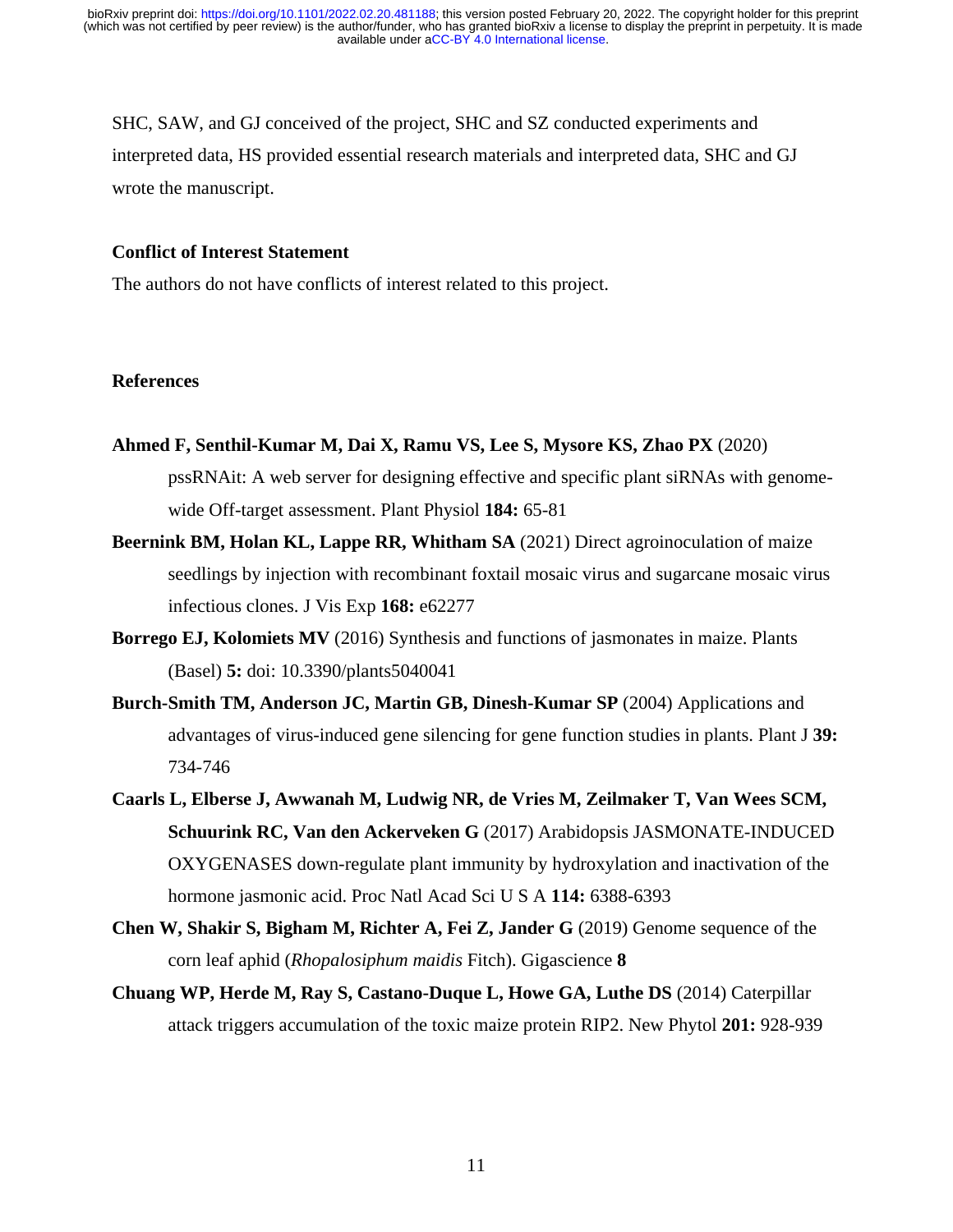- **Chung SH, Bigham M, Lappe RR, Chan B, Nagalakshmi U, Whitham SA, Dinesh-Kumar SP, Jander G** (2021) A sugarcane mosaic virus vector for rapid in planta screening of proteins that inhibit the growth of insect herbivores. Plant Biotechnol J **19:** 1713-1724
- **Chung SH, Jander G** (2022) Inhibition of *Rhopalosiphum maidis* (corn leaf aphid) growth on maize by virus-induced gene silencing with sugarcane mosaic virus. Methods Mol Biol **2360:** 139-153
- **Cordero MJ, Raventos D, San Segundo B** (1994) Expression of a maize proteinase inhibitor gene is induced in response to wounding and fungal infection: systemic wound-response of a monocot gene. Plant J **6:** 141-150
- **Ding XS, Mannas SW, Bishop BA, Rao X, Lecoultre M, Kwon S, Nelson RS** (2018) An improved *Brome mosaic virus* silencing vector: Greater insert stability and more extensive VIGS. Plant Physiol **176:** 496-510
- **Felsenstein J** (1985) Confidence Limits on Phylogenies: An Approach Using the Bootstrap. Evolution **39:** 783-791
- **Hayward A, Padmanabhan M, Dinesh-Kumar SP** (2011) Virus-induced gene silencing in nicotiana benthamiana and other plant species. Methods Mol Biol **678:** 55-63
- **Hazman M, Suhnel M, Schafer S, Zumsteg J, Lesot A, Beltran F, Marquis V, Herrgott L, Miesch L, Riemann M, Heitz T** (2019) Characterization of jasmonoyl-isoleucine (JA-Ile) hormonal catabolic pathways in rice upon wounding and salt stress. Rice (N Y) **12:** 45
- **Howe GA, Jander G** (2008) Plant immunity to insect herbivores. Ann Rev Plant Biol **59:** 41-66
- **Jarugula S, Willie K, Stewart LR** (2018) *Barley stripe mosaic virus* (BSMV) as a virusinduced gene silencing vector in maize seedlings. Virus Genes **54:** 616-620
- **Kant R, Dasgupta I** (2019) Gene silencing approaches through virus-based vectors: speeding up functional genomics in monocots. Plant Mol Biol **100:** 3-18
- **Kitaoka N, Matsubara T, Sato M, Takahashi K, Wakuta S, Kawaide H, Matsui H, Nabeta K, Matsuura H** (2011) Arabidopsis CYP94B3 encodes jasmonyl-L-isoleucine 12 hydroxylase, a key enzyme in the oxidative catabolism of jasmonate. Plant Cell Physiol **52:** 1757-1765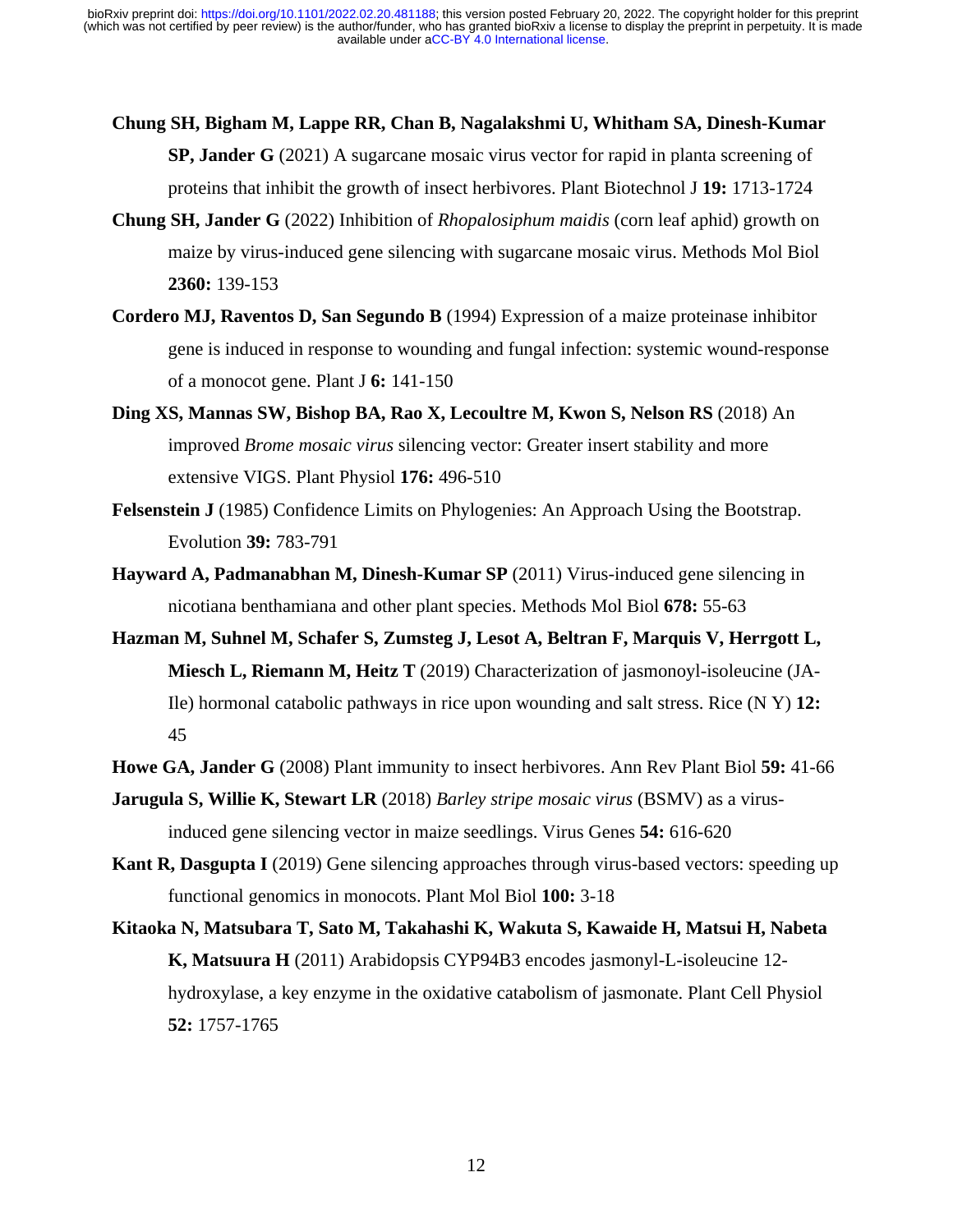- **Koo AJ, Cooke TF, Howe GA** (2011) Cytochrome P450 CYP94B3 mediates catabolism and inactivation of the plant hormone jasmonoyl-L-isoleucine. Proc Natl Acad Sci U S A **108:** 9298-9303
- **Koo AJ, Howe GA** (2009) The wound hormone jasmonate. Phytochemistry **70:** 1571-1580
- **Koo AJ, Thireault C, Zemelis S, Poudel AN, Zhang T, Kitaoka N, Brandizzi F, Matsuura H, Howe GA** (2014) Endoplasmic reticulum-associated inactivation of the hormone jasmonoyl-L-isoleucine by multiple members of the cytochrome P450 94 family in Arabidopsis. J Biol Chem **289:** 29728-29738
- **Kumagai MH, Donson J, della-Cioppa G, Harvey D, Hanley K, Grill LK** (1995) Cytoplasmic inhibition of carotenoid biosynthesis with virus-derived RNA. Proc Natl Acad Sci U S A **92:** 1679-1683
- **Livak KJ, Schmittgen TD** (2001) Analysis of relative gene expression data using real-time quantitative PCR and the 2(-Delta Delta C(T)) method. Methods **25:** 402-408
- **Lunde C, Kimberlin A, Leiboff S, Koo AJ, Hake S** (2019) *Tasselseed5* overexpresses a wound-inducible enzyme, ZmCYP94B1, that affects jasmonate catabolism, sex determination, and plant architecture in maize. Commun Biol **2:** 114
- **Marquis V, Smirnova E, Graindorge S, Delcros P, Villette C, Zumsteg J, Heintz D, Heitz T** (2021) Broad-spectrum stress tolerance conferred by suppressing jasmonate signaling attenuation in Arabidopsis JASMONIC ACID OXIDASE mutants. Plant J
- **Marquis V, Smirnova E, Poirier L, Zumsteg J, Schweizer F, Reymond P, Heitz T** (2020) Stress- and pathway-specific impacts of impaired jasmonoyl-isoleucine (JA-Ile) catabolism on defense signalling and biotic stress resistance. Plant Cell Environ **43:** 1558-1570
- **Mei Y, Liu G, Zhang C, Hill JH, Whitham SA** (2019) A *Sugarcane mosaic virus* vector for gene expression in maize. Plant Direct **3:** e00158
- **Mei Y, Zhang C, Kernodle BM, Hill JH, Whitham SA** (2016) A *Foxtail mosaic virus* vector for virus-induced gene silencing in maize. Plant Physiol **171:** 760-772
- **Mlotshwa S, Xu J, Willie K, Khatri N, Marty D, Stewart LR** (2020) Engineering *Maize rayado fino virus* for virus-induced gene silencing. Plant Direct **4:** e00224
- **Mohr I** (2019) Examination of cucumber mosaic virus and sugarcane mosaic virus as VIGS and VOX vectors in *Zea mays*. MS. University of California, Davis, Davis, CA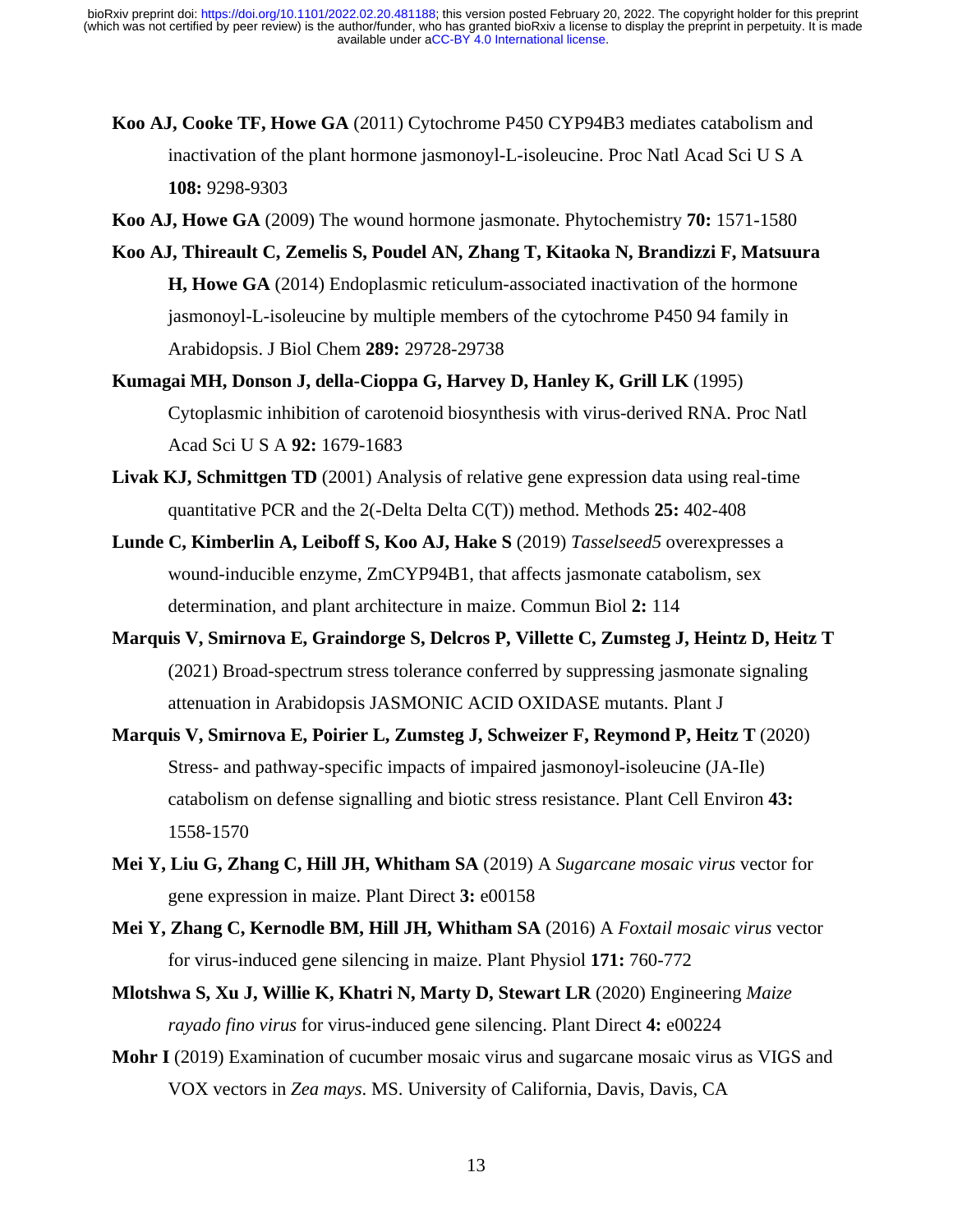- **Quilis J, Lopez-Garcia B, Meynard D, Guiderdoni E, San Segundo B** (2014) Inducible expression of a fusion gene encoding two proteinase inhibitors leads to insect and pathogen resistance in transgenic rice. Plant Biotechnol J **12:** 367-377
- **Shivaji R, Camas A, Ankala A, Engelberth J, Tumlinson JH, Williams WP, Wilkinson JR, Luthe DS** (2010) Plants on constant alert: elevated levels of jasmonic acid and jasmonate-induced transcripts in caterpillar-resistant maize. J Chem Ecol **36:** 179-191
- **Smirnova E, Marquis V, Poirier L, Aubert Y, Zumsteg J, Menard R, Miesch L, Heitz T** (2017) Jasmonic Acid Oxidase 2 Hydroxylates Jasmonic Acid and Represses Basal Defense and Resistance Responses against Botrytis cinerea Infection. Mol Plant **10:** 1159-1173
- **Staswick PE, Tiryaki I, Rowe ML** (2002) Jasmonate response locus *JAR1* and several related Arabidopsis genes encode enzymes of the firefly luciferase superfamily that show activity on jasmonic, salicylic, and indole-3-acetic acids in an assay for adenylation. Plant Cell **14:** 1405-1415
- **Tamayo MC, Rufat M, Bravo JM, San Segundo B** (2000) Accumulation of a maize proteinase inhibitor in response to wounding and insect feeding, and characterization of its activity toward digestive proteinases of Spodoptera littoralis larvae. Planta **211:** 62-71
- **Tamura K, Stecher G, Kumar S** (2021) MEGA11: Molecular Evolutionary Genetics Analysis Version 11. Mol Biol Evol **38:** 3022-3027
- **Tang J, Yang D, Wu J, Chen S, Wang L** (2020) Silencing JA hydroxylases in *Nicotiana attenuata* enhances jasmonic acid-isoleucine-mediated defenses against *Spodoptera litura*. Plant Divers **42:** 111-119
- **Tzin V, Hojo Y, Strickler SR, Bartsch LJ, Archer CM, Ahern KR, Zhou SQ, Christensen SA, Galis I, Mueller LA, Jander G** (2017) Rapid defense responses in maize leaves induced by *Spodoptera exigua* caterpillar feeding. J Exp Bot **68:** 4709-4723
- **Vila L, Quilis J, Meynard D, Breitler JC, Marfa V, Murillo I, Vassal JM, Messeguer J, Guiderdoni E, San Segundo B** (2005) Expression of the maize proteinase inhibitor (mpi) gene in rice plants enhances resistance against the striped stem borer (Chilo suppressalis): effects on larval growth and insect gut proteinases. Plant Biotechnol J **3:** 187-202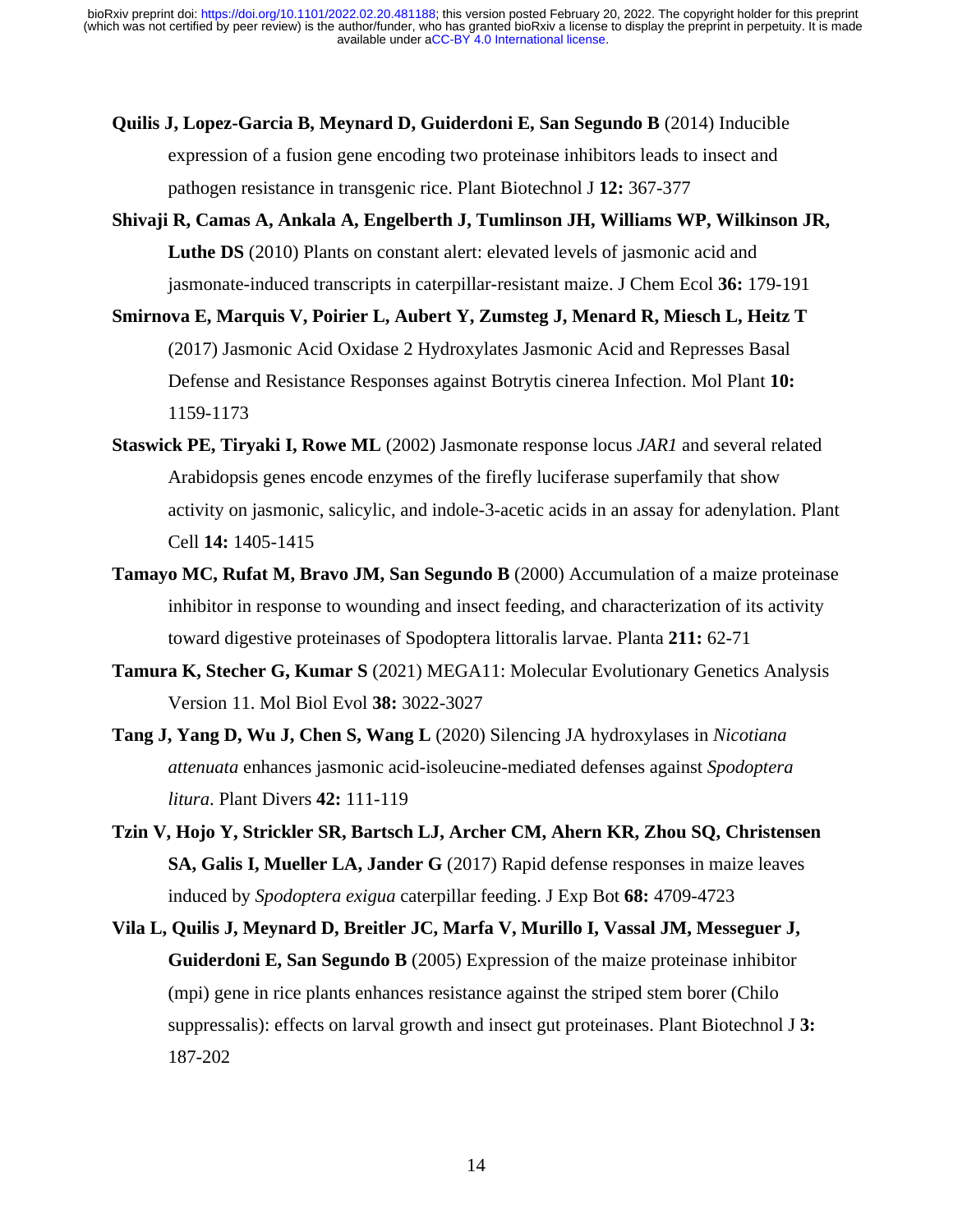- **Wang R, Yang X, Wang N, Liu X, Nelson RS, Li W, Fan Z, Zhou T** (2016) An efficient virus-induced gene silencing vector for maize functional genomics research. Plant J **86:** 102-115
- **Whelan S, Goldman N** (2001) A general empirical model of protein evolution derived from multiple protein families using a maximum-likelihood approach. Mol Biol Evol **18:** 691- 699
- **Woldemariam MG, Galis I, Baldwin IT** (2014) Jasmonoyl-l-isoleucine hydrolase 1 (JIH1) contributes to a termination of jasmonate signaling in N. attenuata. Plant Signal Behav **9**
- **Woldemariam MG, Onkokesung N, Baldwin IT, Galis I** (2012) Jasmonoyl-L-isoleucine hydrolase 1 (JIH1) regulates jasmonoyl-L-isoleucine levels and attenuates plant defenses against herbivores. Plant J **72:** 758-767
- **Zhang J, Yu D, Zhang Y, Liu K, Xu K, Zhang F, Wang J, Tan G, Nie X, Ji Q, Zhao L, Li C** (2017) Vacuum and co-cultivation agroinfiltration of (germinated) seeds results in tobacco rattle virus (TRV) nediated whole-plant virus-induced gene silencing (VIGS) in wheat and maize. Front Plant Sci **8:** 393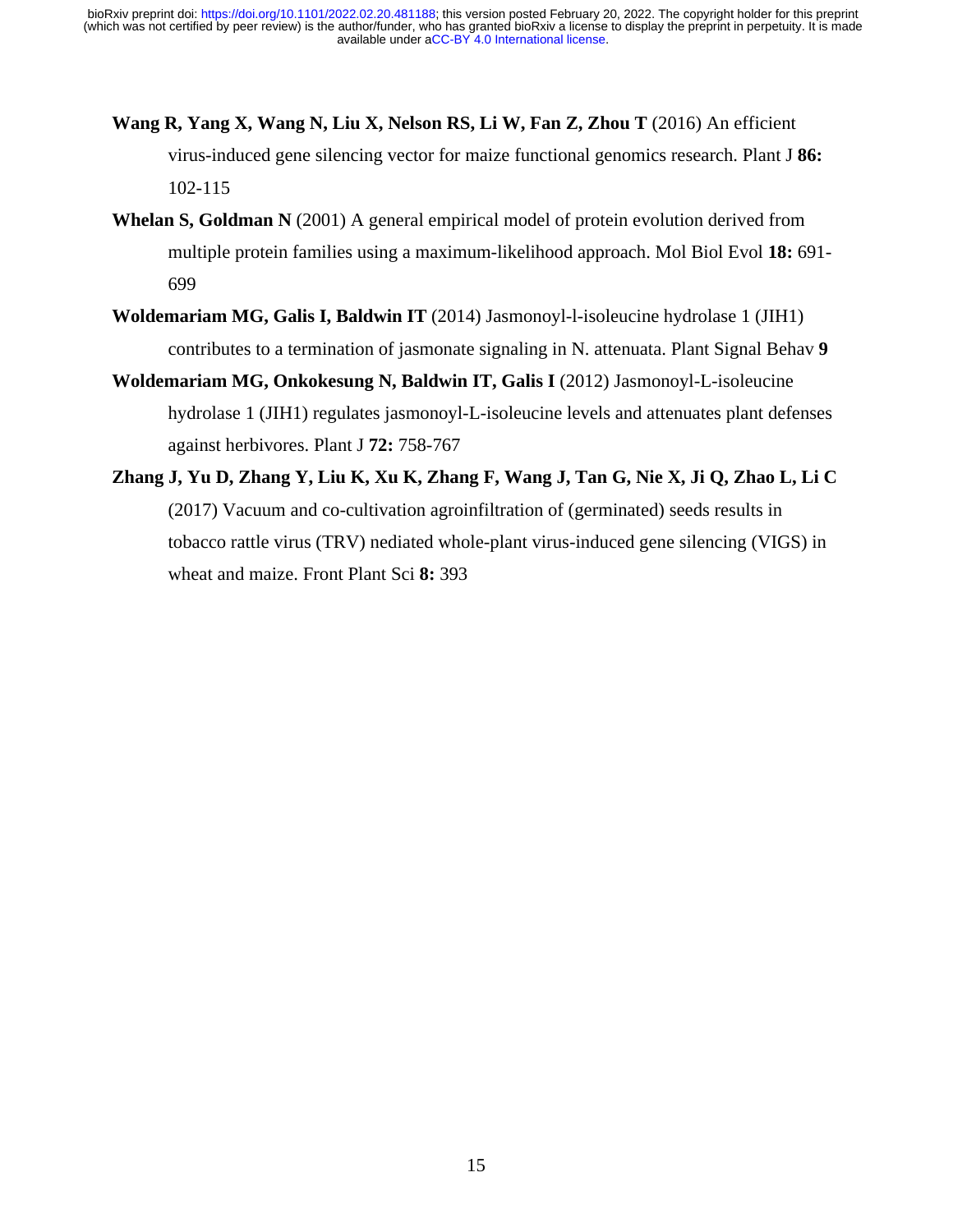## **Tables**

**Table 1.** Viruses that have been used to engineer maize VIGS vectors

| <b>Virus</b>               | Family              | <b>References</b>     |
|----------------------------|---------------------|-----------------------|
| Foxtail mosaic virus       | Alphaflexiviridae   | Mei et al., 2016      |
| Cucumber mosaic virus      | <b>Bromoviridae</b> | Wang et al., 2016     |
| Tobacco rattle virus       | Virgaviridae        | Zhang et al., 2017    |
| Brome mosaic virus         | Bromoviridae        | Ding et al., 2018     |
| Barley stripe mosaic virus | Virgaviridae        | Jarugula et al., 2018 |
| Maize rayado fino virus    | Tymoviridae         | Mlotshwa et al., 2020 |
| Sugarcane mosaic virus     | Potyviridae         | this study            |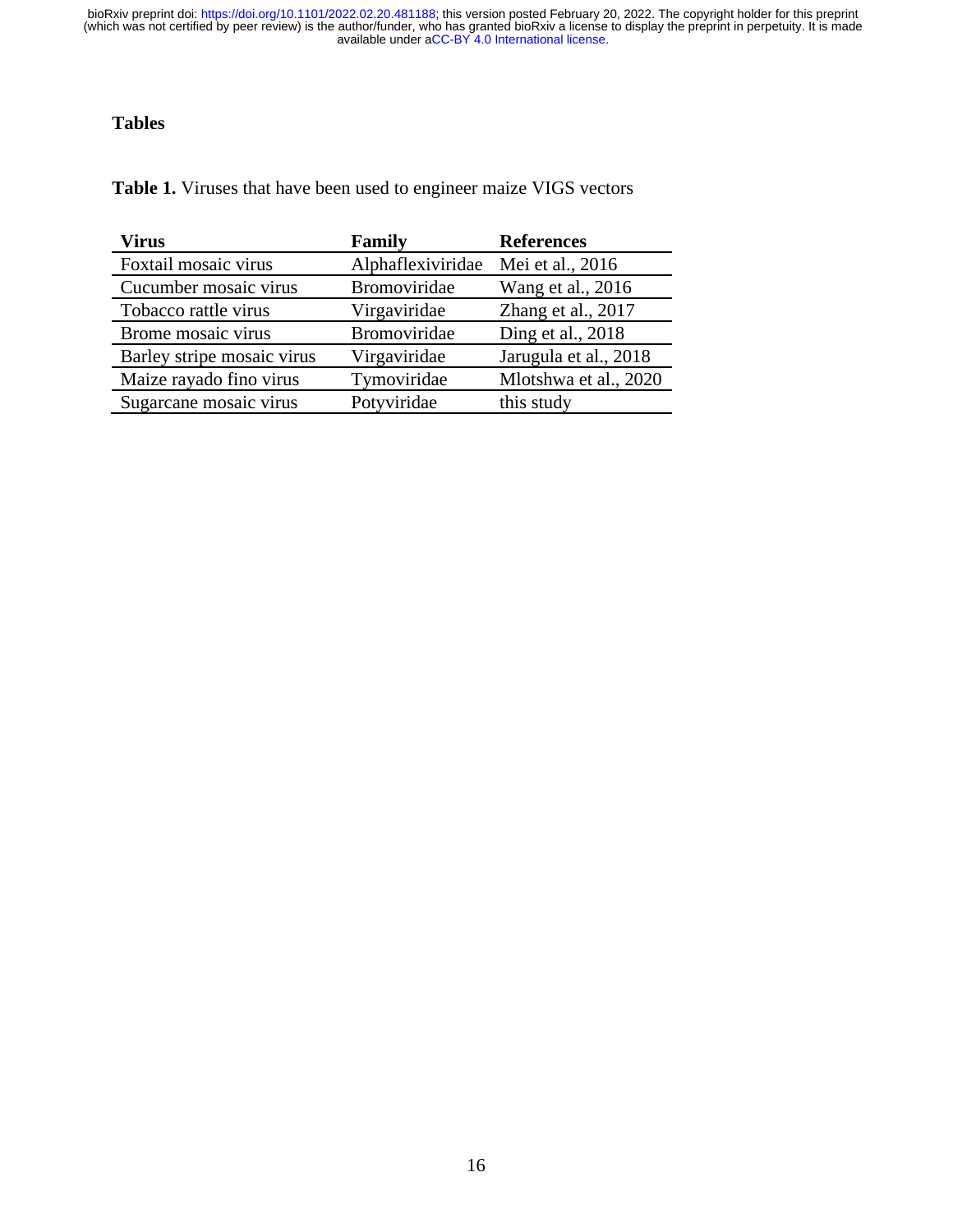

**Figure 1. Jasmonate-isoleucine (JA-Ile) synthesis and degradation.** Abundance of the plant defense signaling molecule JA-Ile is affected by both biosynthesis and degradation. Whereas JAR1 conjugates jasmonate (JA) and isoleucine (Ile) to form JA-Ile, JIH1 catalyzes the reverse reaction. CYP94B1 inactivates JA-Ile by oxidation to form 12-hydroxy-JA-Ile (12OH-JA-Ile).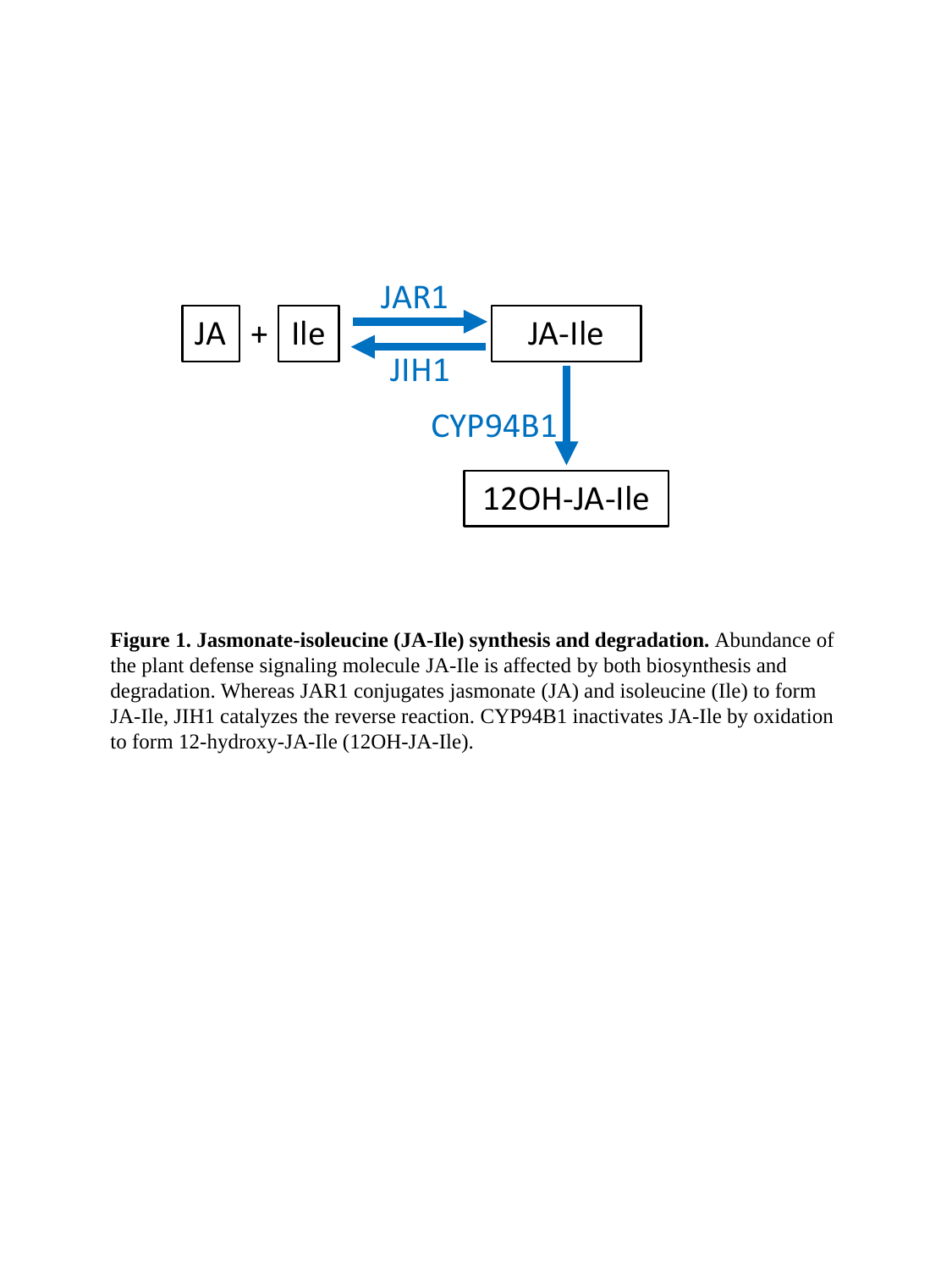

**Figure 2. Insects used in this study.** (A) *Spodoptera frugiperda* (fall armyworm) caterpillars (credit: Seung Ho Chung), (B) *Schistocerca americana* (American birdwing grasshopper) nymphs (photo credit: Brandon Woo), (C) mixed-instar *Rhopalosiphum maidis* (corn leaf aphids; photo credit: Meena Haribal).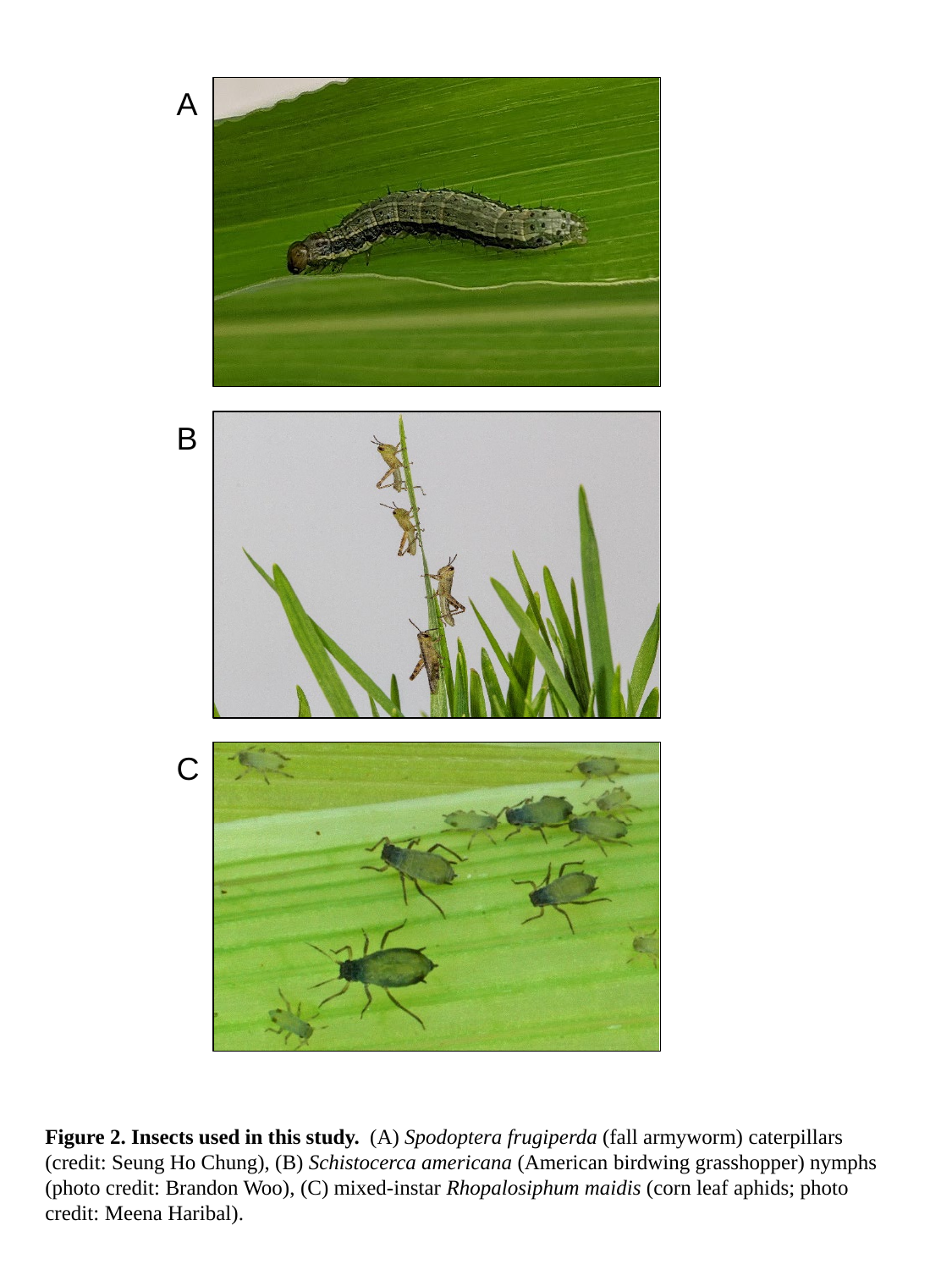

Figure 3. Infection of maize with sugarcane mosaic virus (SCMV). (A) For initial infection, plasmid DNA encoding SCMV constructs was transformed into one-week-old maize seedlings using a Biolistic PDS-1000/He system; (B) To generate plants for experimental assays, leaves of maize seedlings were dusted with carborundum and a cotton swab was used to rub on sap from SCMV-infected maize leaves.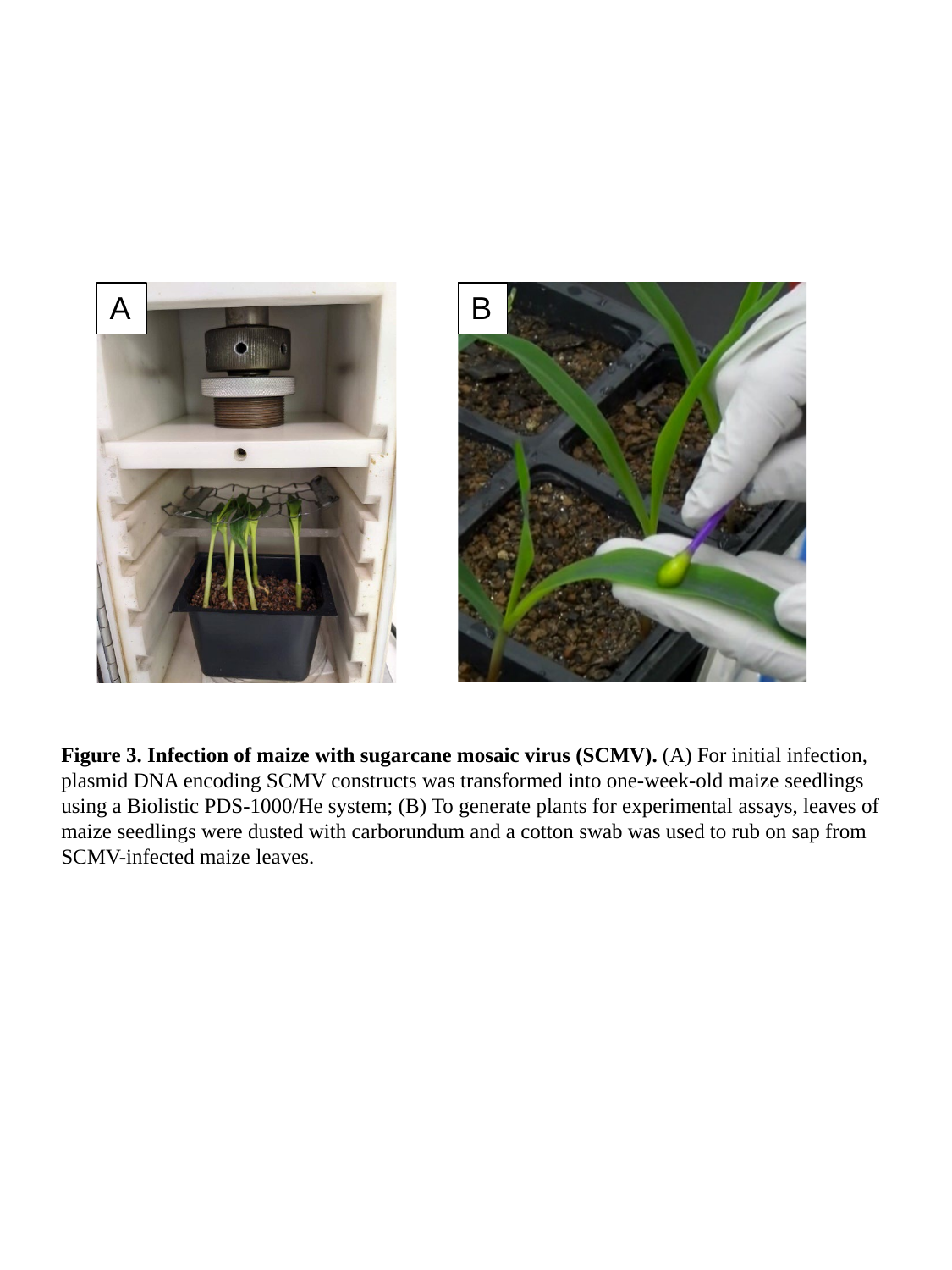

**Figure 4. Antisense sugarcane mosaic virus (SCMV) constructs silence gene expression more efficiently.** (A) The pSCMV-CS3 binary vector encodes SCMV expressed from the cauliflower mosaic virus 35S promoter. Constructs targeting *PDS* were cloned between the SCMV P1 and HC-Pro cistrons in the antisense (asPDS) and sense (sPDS) orientation and were used to infect maize inbred line P39. Control maize plants were infected with SCMV carrying a similarly-sized GFP fragment in the antisense orientation. Expression of maize PDS in infected leaves was measured at two (B) and three (C) weeks post-infection (WPI). Means  $+/-$  s.e. of n = 6; different letters above the bars indicate significant differences, ANOVA followed by Tukey's HSD test.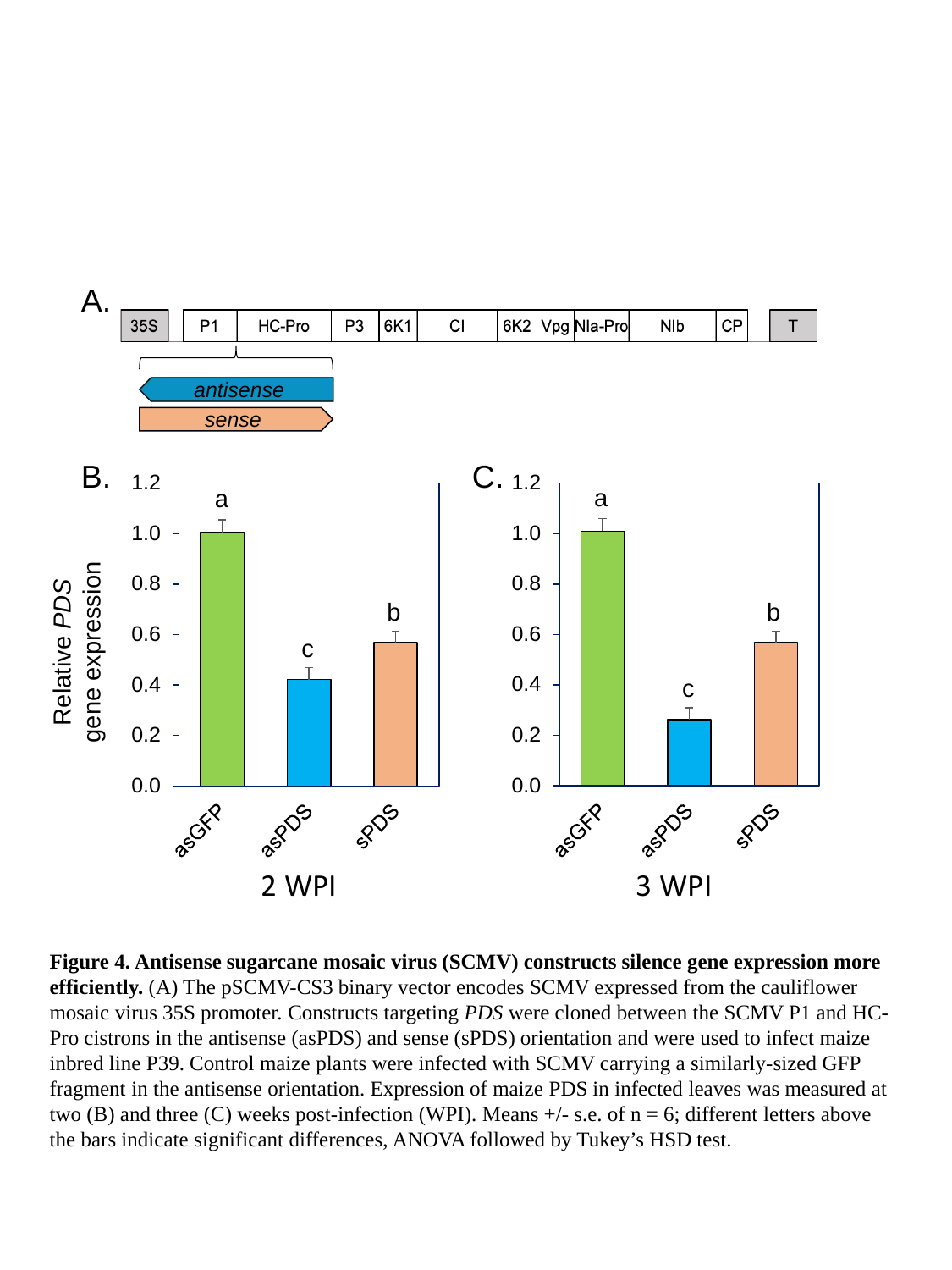

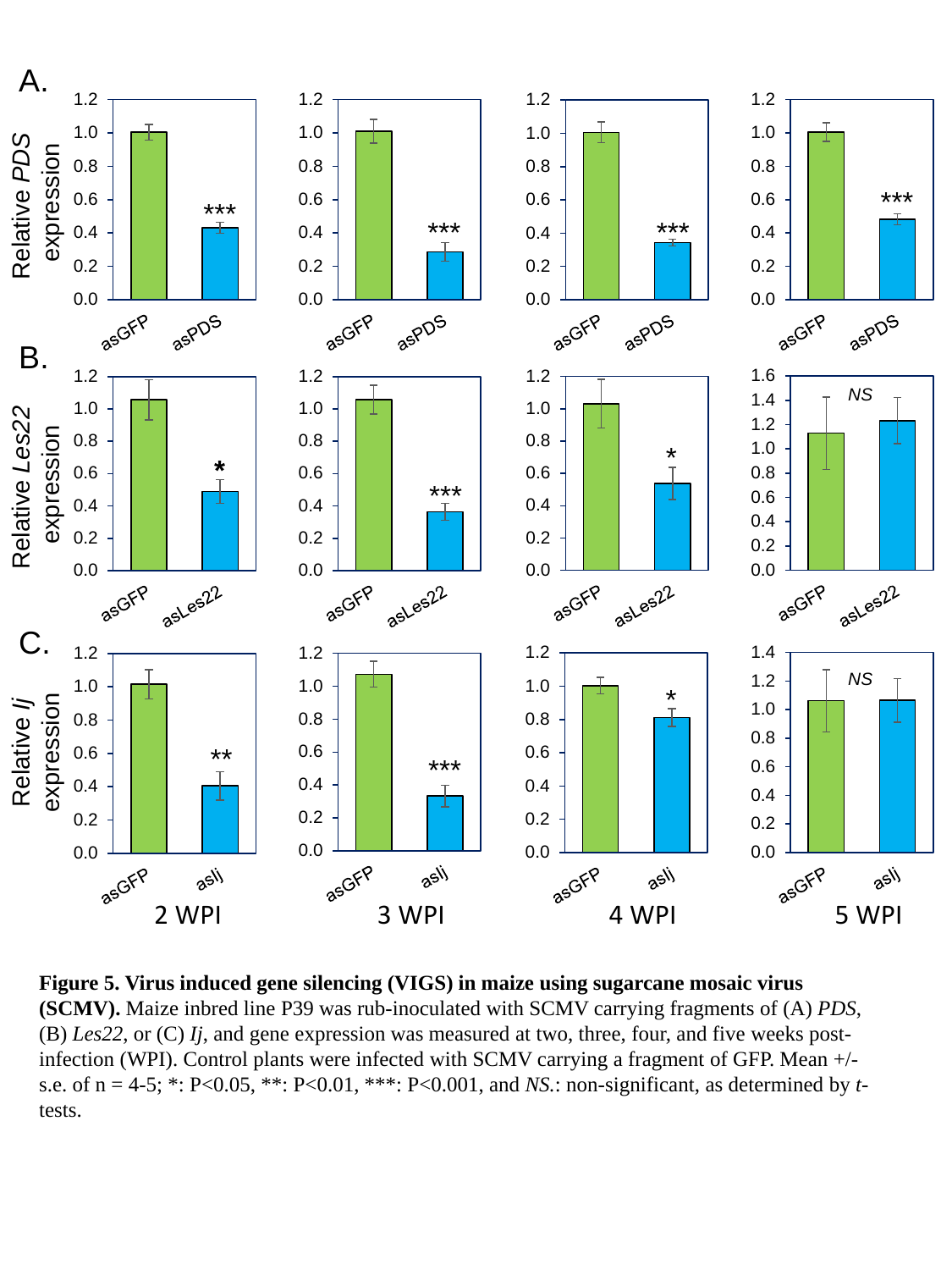

**Figure 6. VIGS of** *CYP94B1* **and its effects on defense gene expression and insect growth.**  Maize inbred line P39 was rub-inoculated with SCMV carrying a *CYP94B1* fragment, or *GFP* as a control, in the antisense orientation. Expression of (A) *CYP94B1*, (B) *MPI*, and (C) *RIP2* was measured by qRT-PCR three weeks after SCMV infection. Mean +/- s.e. of N = 5. (D) *Spodoptera frugiperda* caterpillar weight after one week, mean  $+/-$  s.e. of  $N = 9$ . (E) Relative growth rate of *Schistocerca americana* nymphs, mean  $+/-$  s.e. of  $N = 10$  (control) and 12 (*asCYP94B1*) (F) Total number of aphids one week after aphids were place on plants, mean  $+/-$  s.e. of  $N = 10$  (control) and  $N = 9$  (*asCYP94B1*); the control sample is the same as in Figure 8F; \*: P<0.05, \*\*: P<0.01, \*\*\*: P<0.001, and *NS.*: non-significant, as determined by *t-*tests.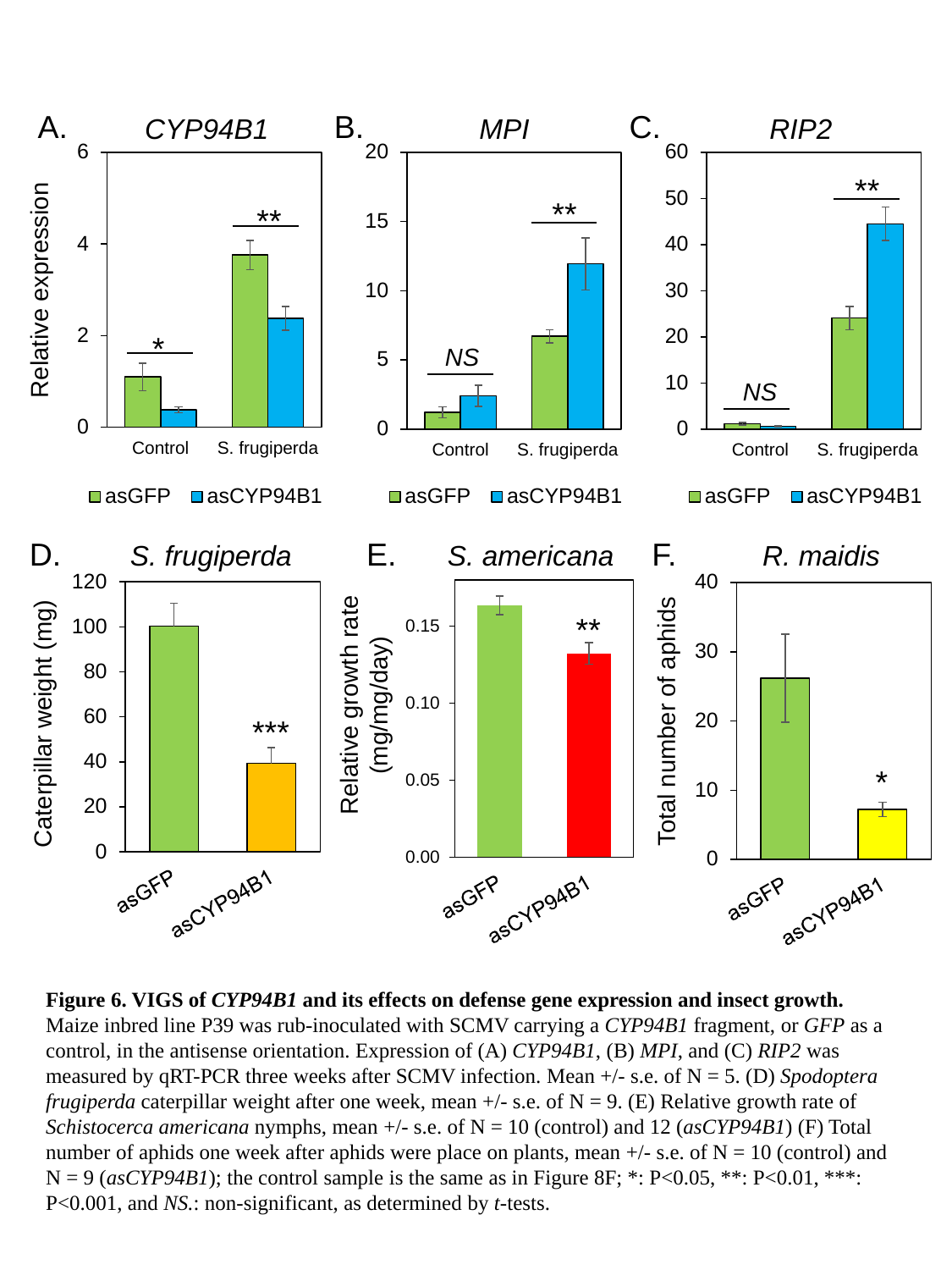

# $0.10$

**Figure 7. Maximum likelihood tree for identifying a maize JA-Ile hydrolase candidate.** Arabidopsis, rice, and *N. attenuata* proteins with known JA-Ile hydrolase activity were in BLAST searches to identify the most similar maize proteins. Based on an unrooted phylogeny constructed with MEGA 11 ([www.megasoftware.net\)](http://www.megasoftware.net/), GRMZM2G090779 (*ZmJIH1*) was chosen as the most likely maize protein to have JA-Ile hydrolase activity. The bootstrap consensus values are percentages inferred from 1000 replicates.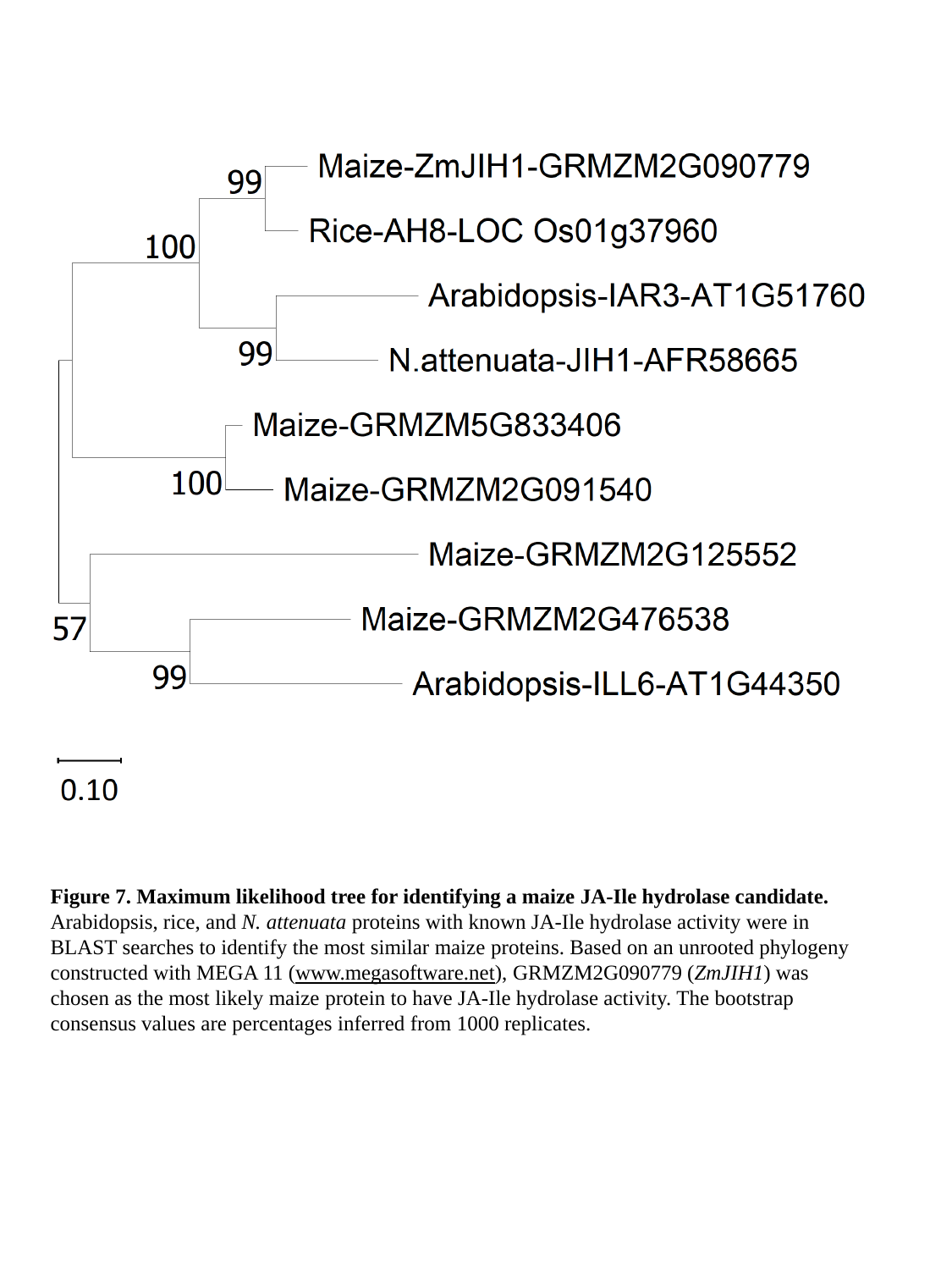

**Figure 8. VIGS of** *JIH1* **and its effects on defense gene expression and insect growth.** Maize inbred line P39 was rub-inoculated with SCMV carrying a *JIH1* fragment, or *GFP* as a control, in the antisense orientation. Expression of (A) *JIH1*, (B) *MPI*, and (C) *RIP2* was measured by qRT-PCR three weeks after SCMV infection. Mean +/- s.e. of N = 5. (D) *Spodoptera frugiperda* caterpillar weight after one week, mean  $+/-$  s.e. of N = 14 (control) and N = 17 (*JIH1*). (E) Relative growth rate of *Schistocerca americana* nymphs, mean  $+/-$  s.e. of  $N = 8$  (control) and 15 (*JIH1*) (F) Total number of aphids one week after aphids were place on plants, mean  $+/-$  s.e. of N = 12; the control sample is the same as in Figure 6F; \*: P<0.05, \*\*: P<0.01, \*\*\*: P<0.001, and *NS*.: nonsignificant, as determined by *t-*tests.